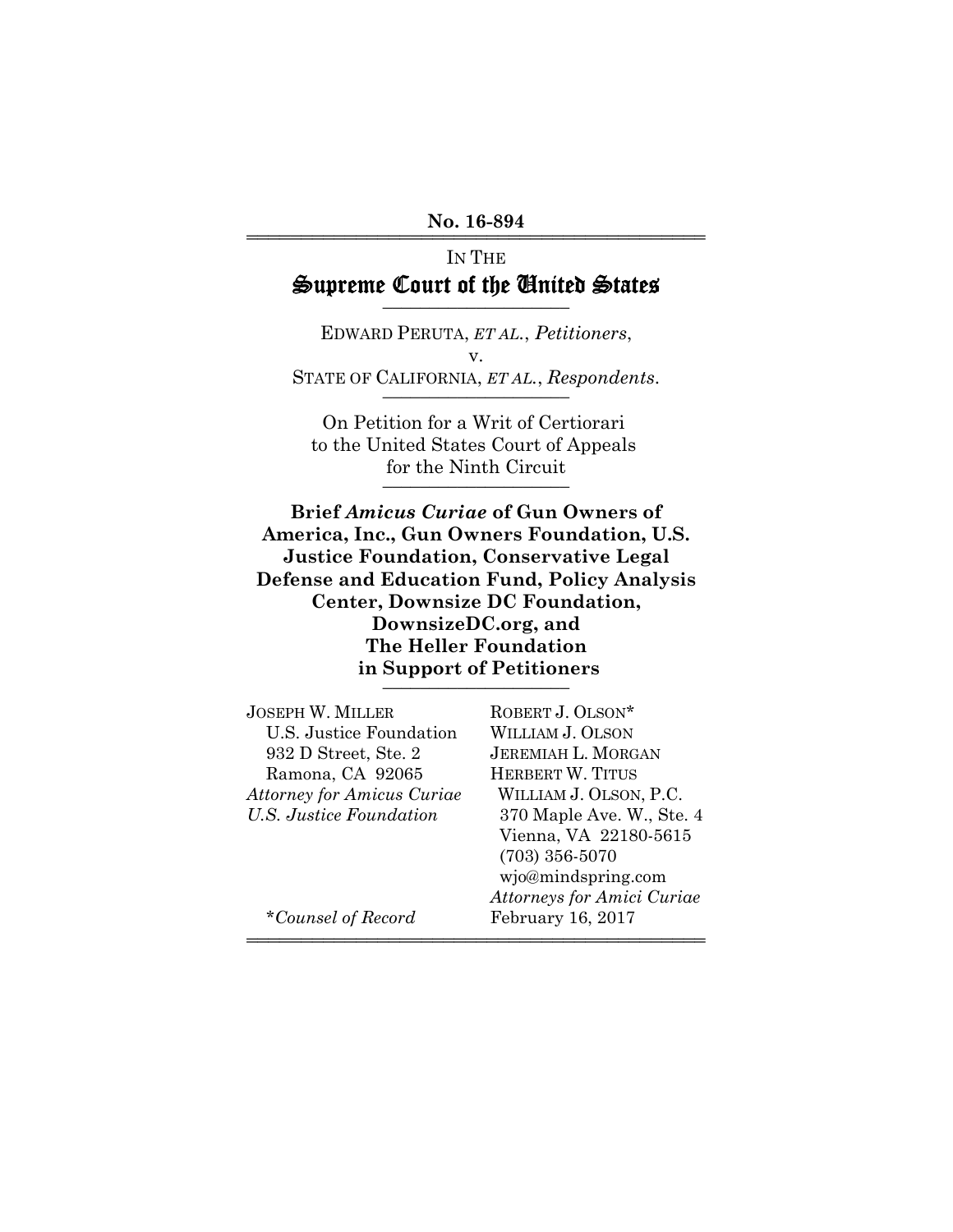## **TABLE OF CONTENTS**

Page

|    |             | INTEREST OF THE $AMICI$ $CURL$ $\ldots$ $\ldots$ $\ldots$ $\ldots$ $\ldots$<br>1                                                                                                                 |
|----|-------------|--------------------------------------------------------------------------------------------------------------------------------------------------------------------------------------------------|
|    |             | $\overline{2}$                                                                                                                                                                                   |
|    |             |                                                                                                                                                                                                  |
|    | ARGUMENT    |                                                                                                                                                                                                  |
| I. |             | THE PETITION ASSERTS A NARROW CLAIM<br>BASED ON A FLAWED READING OF THE<br>$SECOND$ AMENDMENT $\ldots \ldots \ldots \ldots \ldots \ldots 8$                                                      |
|    |             | A. The Petition Would Rewrite the Second<br>Amendment<br>9                                                                                                                                       |
|    | $B_{\cdot}$ | The Word "Bear" in the Second<br>Amendment Cannot Be Artificially<br>Bifurcated, So That Some Manners of<br>"Bearing" Arms Must Be Permitted<br>While Others May Be Banned $\ldots \ldots$<br>12 |
|    | C.          | Petitions Misinterpret Heller to Arrive<br>13                                                                                                                                                    |
|    | D.          | Heller Rejected the Notion that the<br>Second Amendment Provides a<br>Smorgasbord for States to Pick and<br>Choose Which Freedoms to Permit and<br>16                                            |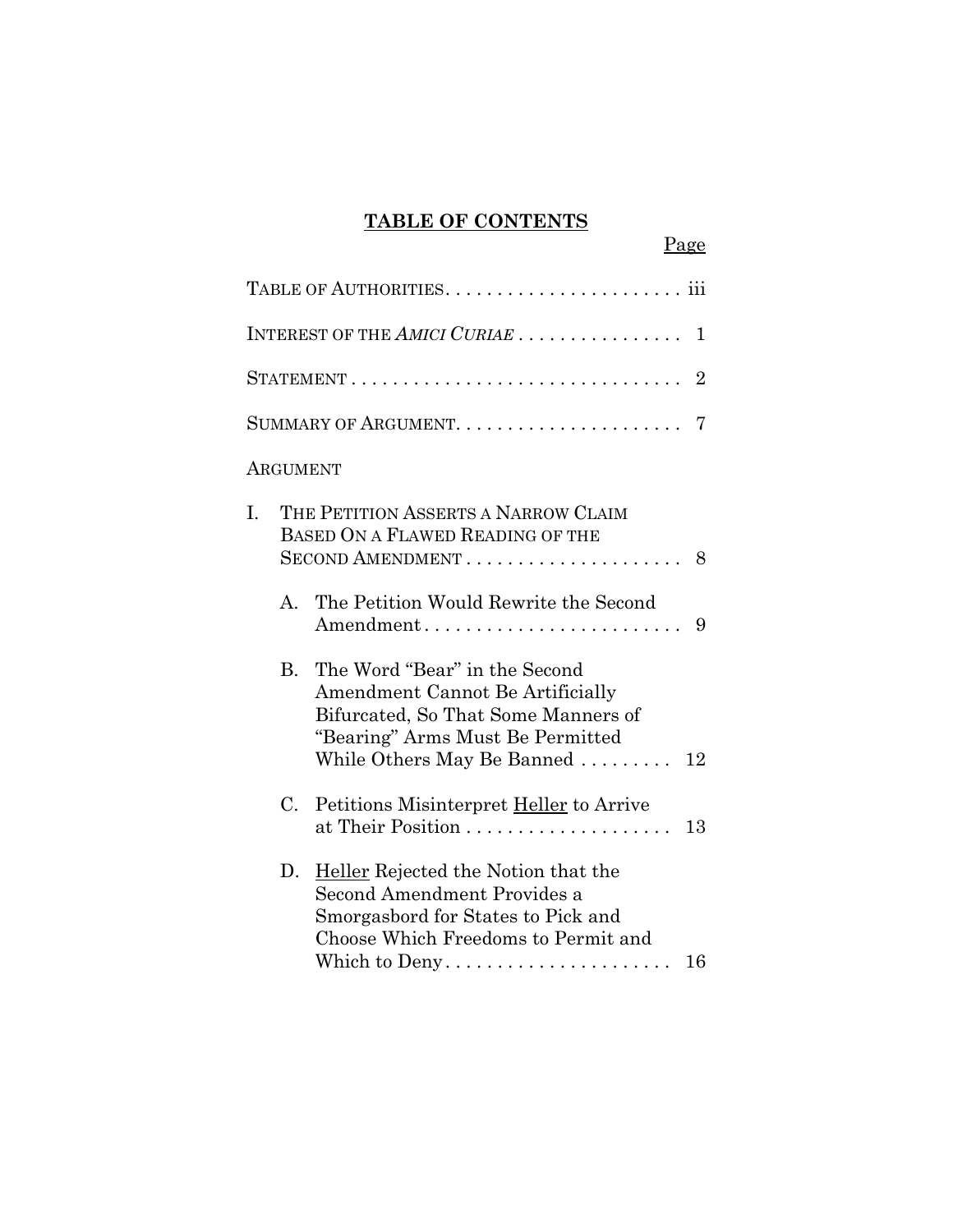| Е. | Permitting California to Criminalize<br>Either Open Carry or Concealed Carry<br><b>Would Have Dangerous Repercussions</b><br>for Gun Owners — No Matter Which<br>System California Chooses | 17 |
|----|--------------------------------------------------------------------------------------------------------------------------------------------------------------------------------------------|----|
|    | II. THE GOVERNMENT MAY NOT RESTRICT MOST<br>OF A CONSTITUTIONAL RIGHT, SO LONG AS IT<br>LEAVES "SOME OUTLET TO EXERCISE" THE                                                               |    |
|    |                                                                                                                                                                                            | 20 |
|    | <b>III. IRONICALLY, AS MORE STATES ADOPT</b>                                                                                                                                               |    |
|    | "CONSTITUTIONAL CARRY," PETITIONERS<br>ADVOCATE AGAINST IT HERE                                                                                                                            | 23 |
|    |                                                                                                                                                                                            | 25 |

ii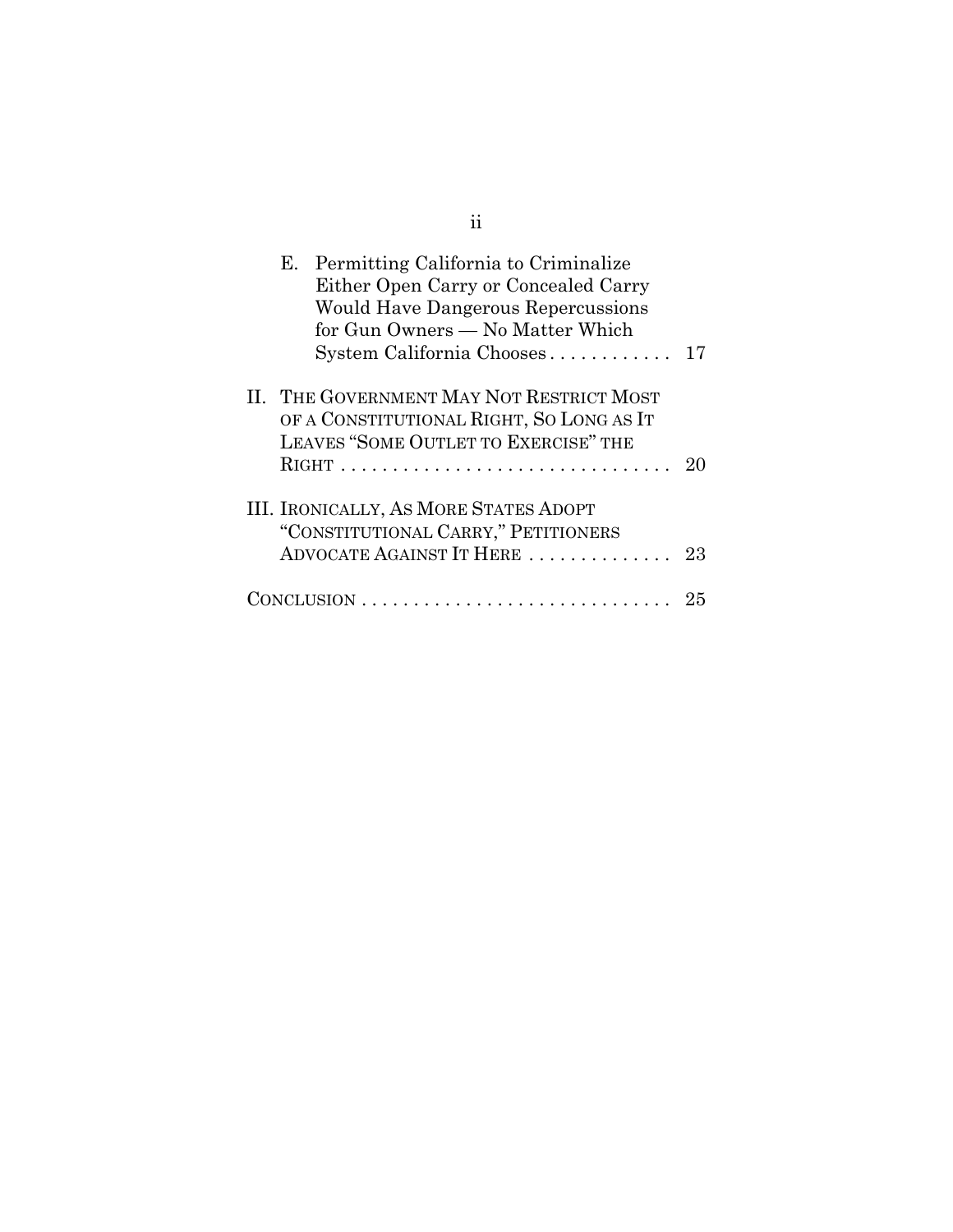# **TABLE OF AUTHORITIES**

| U.S. CONSTITUTION                                                                          |    |
|--------------------------------------------------------------------------------------------|----|
| Amendment $1 \ldots \ldots \ldots \ldots \ldots \ldots \ldots \ldots 21, 22$               |    |
| Amendment II  4, passim                                                                    |    |
| <b>STATUTE</b>                                                                             |    |
| California Penal Code § 25850(b) $\ldots \ldots \ldots \ldots$ 2                           |    |
|                                                                                            |    |
| California Penal Code § 26350. $\ldots$ . 3                                                |    |
| Texas Government Code $\S$ 411.171(3) 18                                                   |    |
| CASES                                                                                      |    |
| Andrews v. State, 50 Tenn. 165 (1871)  14                                                  |    |
| City of Erie v. Pap's A.M., 529 U.S. 277                                                   |    |
|                                                                                            | 21 |
| District of Columbia v. Heller, 554 U.S. 570                                               |    |
| $(2008)$ 8, passim                                                                         |    |
| Heller v. District of Columbia, 45 F. Supp. 3d 35                                          |    |
| $(D.D.C. 2014) \ldots \ldots \ldots \ldots \ldots \ldots \ldots \ldots$                    | 12 |
| McDonald v. City of Chicago, 561 U.S. 742                                                  |    |
|                                                                                            | 12 |
| Moore v. Madigan, 702 F.3d 933                                                             |    |
| $(7^{\text{th}} \text{ Cir. } 2012) \dots \dots \dots \dots \dots \dots \dots \dots \dots$ | 10 |
| Nunn v. State, 1 Ga. 243 (1846)                                                            | 14 |
| United States v. O'Brien, 391 U.S. 367 (1968)                                              | 21 |
| United States v. Robinson, 2017 U.S.                                                       |    |
| App. LEXIS 1134 $(4th Cir.$                                                                |    |
| Jan. 23, 2017 <i>en banc</i> )                                                             | 19 |
|                                                                                            |    |
| United States v. Rodriguez, 739 F.3d 481                                                   |    |
|                                                                                            | 19 |

iii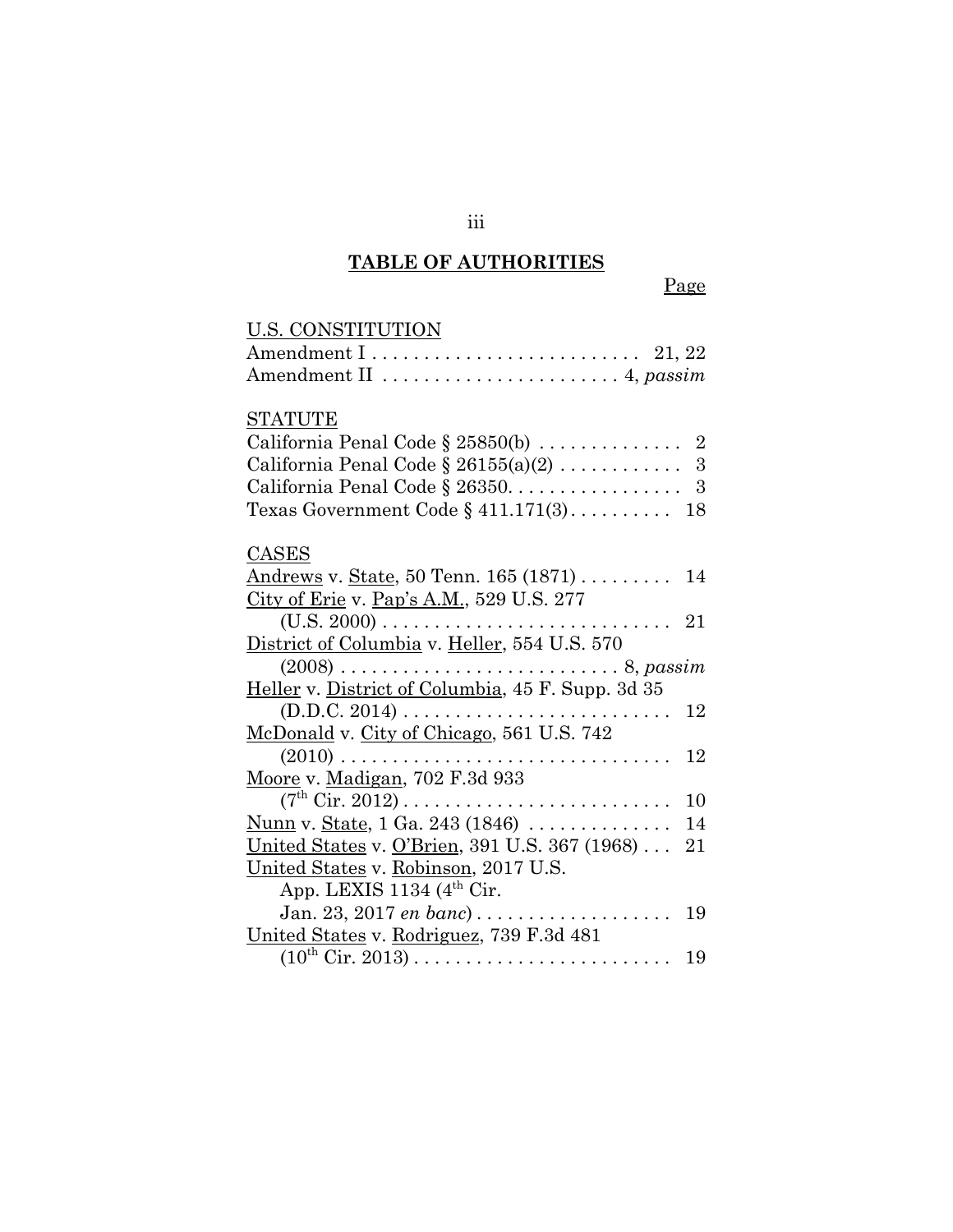**MISCELLANEOUS** 

| J. Bishop, "Hidden or on the Hip: The        |  |
|----------------------------------------------|--|
| Right(s) to Carry After Heller,"             |  |
| 97 CORNELL L. REV. 907 (May 2012) 15, 17     |  |
| District of Columbia v. Heller Oral Argument |  |
|                                              |  |
| The Random House Dictionary of the English   |  |
|                                              |  |

iv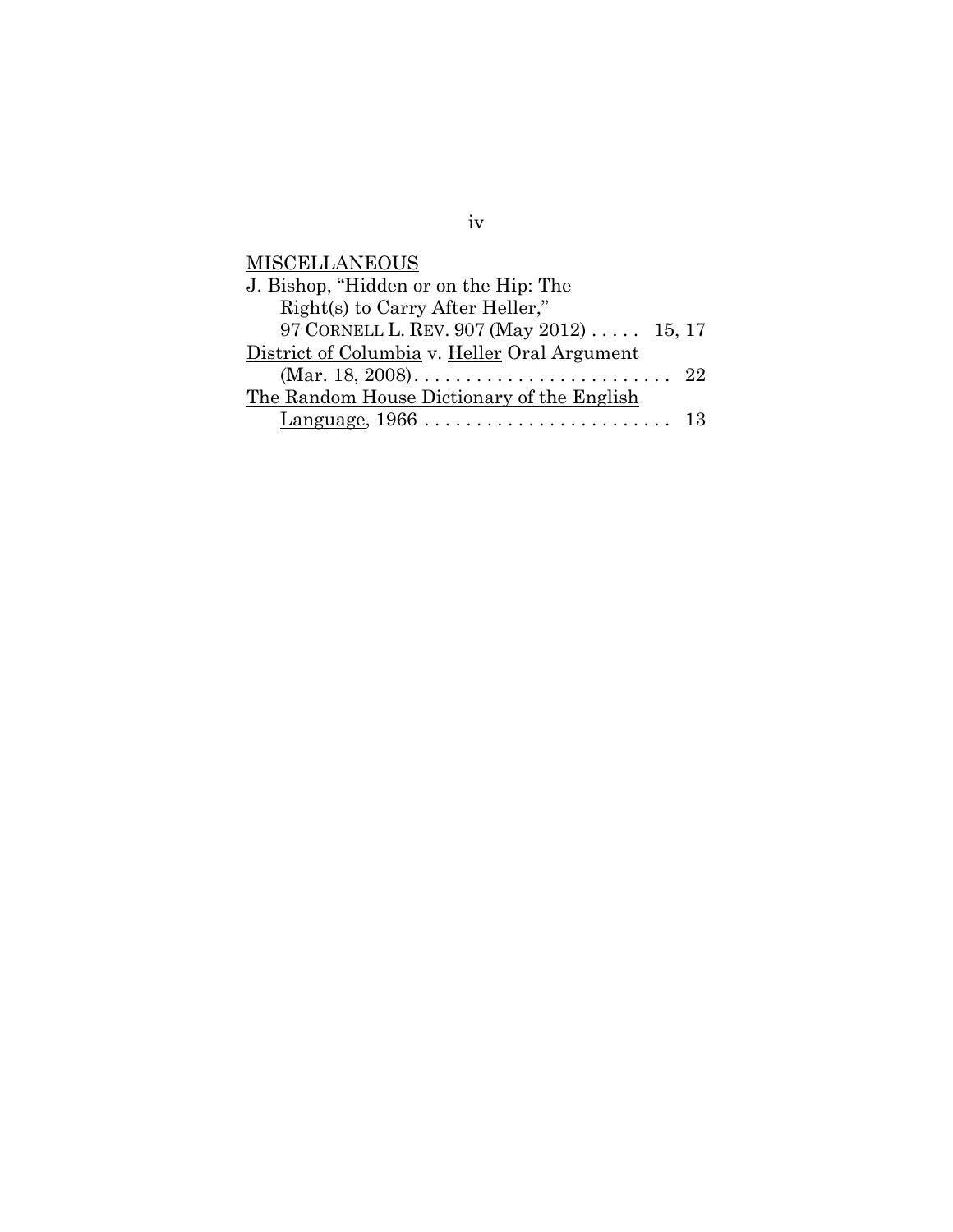#### **INTEREST OF THE** *AMICI CURIAE*<sup>1</sup>

Gun Owners of America, Inc. and DownsizeDC.org are nonprofit social welfare organizations, exempt from federal income tax under Internal Revenue Code section 501(c)(4). Gun Owners Foundation, United States Justice Foundation, Conservative Legal Defense and Education Fund, Policy Analysis Center, Downsize DC Foundation, and The Heller Foundation are nonprofit educational organizations, exempt from federal income tax under IRC section 501(c)(3).

These legal and policy educational organizations were established, *inter alia*, for purposes related to participation in the public policy process, including conducting research and to inform and educate the public on the proper construction of state and federal constitutions, as well as statutes related to the rights of citizens, and questions related to human and civil rights secured by law. These *amici* have filed many *amicus curiae* briefs in this and other courts, including a brief in this case in the Ninth Circuit. *See* Gun Owners of Foundation, *et al*., *amicus curiae* brief (April 30, 2015).

<sup>&</sup>lt;sup>1</sup> It is hereby certified that counsel for the parties have consented to the filing of this brief; that counsel of record for all parties received notice of the intention to file this brief at least 10 days prior to the filing of it; that no counsel for a party authored this brief in whole or in part; and that no person other than these amici curiae, their members, or their counsel made a monetary contribution to its preparation or submission.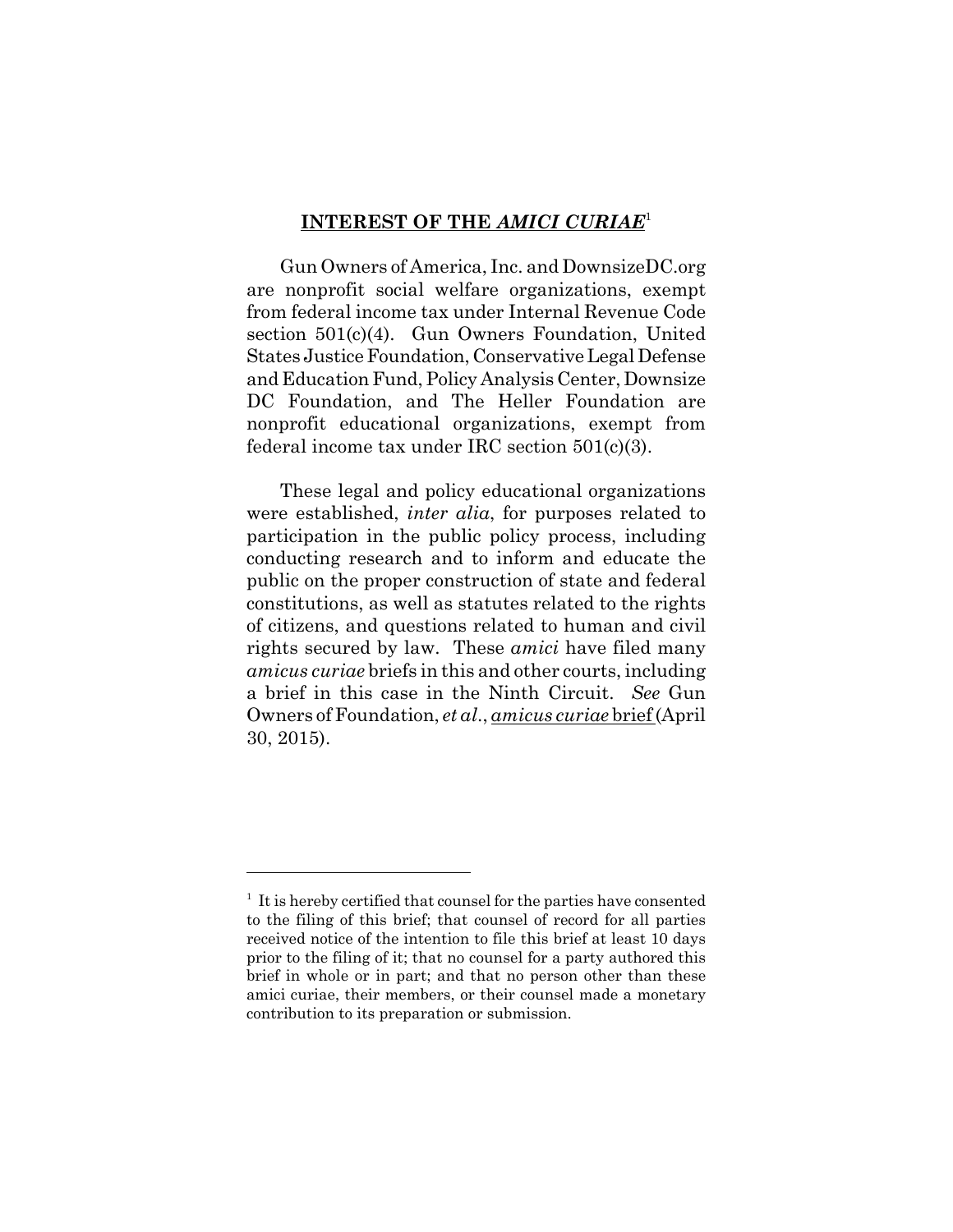#### **STATEMENT**

The state of California is known to have some of the most draconian gun laws in the country.<sup>2</sup> California has done its very best to ensure that no one but the police, the wealthy, and the political elite are permitted to possess firearms in public.3

During the initial years of this litigation, California permitted (on the books but not on the street) a version of "open carry"<sup>4</sup> whereby a person could carry an unloaded handgun in public. Few Californians chose to carry in this manner, since the law also permitted the police to verify at will that a firearm was unloaded.<sup>5</sup> And, unhappy with open

<sup>&</sup>lt;sup>2</sup> See P. McGreevy, "California has toughest gun control laws in country, study finds," *Los Angeles Times* (Dec. 9, 2013). http://www.latimes.com/local/political/la-me-pc-california-has-to ughest-gun-laws-in-country-study-finds-20131209-story.html.

<sup>3</sup> *See* "One law for us, another for you," *Washington Times* (June 6, 2011), http://www.washingtontimes.com/news/2011/ jun/6/one-law-for-us-another-for-you/ ("The California state Senate voted 28-8 ... to exempt itself from the pointless gun-control laws that apply to the rest of the populace.").

<sup>4</sup> Generally, "open carry" describes carrying a firearm in a manner readily apparent to others, such as in a holster on the hip, while "concealed carry" describes carrying a firearm in a way that is hidden from common observation (such as under a shirt or in a pocket).

<sup>&</sup>lt;sup>5</sup> The prior version of California Penal Code Section 25850(b) provided that "In order to determine whether or not a firearm is loaded ... peace officers are authorized to examine any firearm carried by anyone...." http://goo.gl/yGdsGO.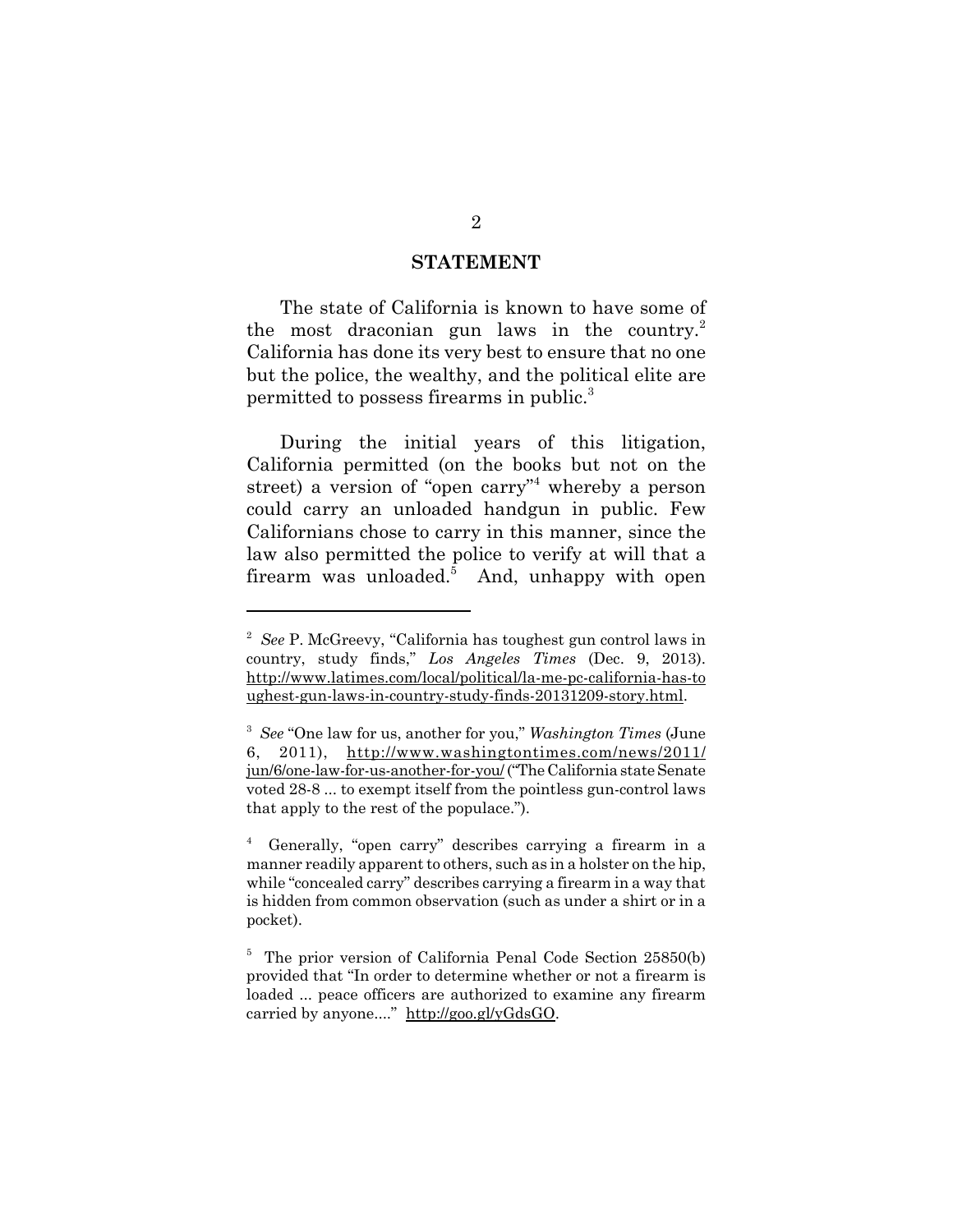carry, far too many police in California used this statutory power to intimidate and dissuade those who dared to openly bear arms.<sup>6</sup> During the pendency of this case, however, California banned the open carry of unloaded firearms as well.7

In addition to its current ban on open carry, California also has a *de facto* ban on "concealed carry," refusing to issue such permits to all but a select few. Before a person is granted a permit to carry concealed, California requires the applicant to demonstrate that he has a "good cause" to do so  $-$  a discretionary determination left to local police chiefs and sheriffs. In San Diego County, where Petitioners reside, selfdefense is not considered to be good cause.<sup>8</sup>

Under California's system, applications of ordinary, law-abiding citizens are almost universally denied,<sup>9</sup> while applications from politicians such as U.S. Senator Dianne Feinstein<sup>10</sup> — along with at least

<sup>&</sup>lt;sup>6</sup> See, e.g., https://www.youtube.com/watch?v=tNOk4\_QH21g; https://www.youtube.com/watch?v=ZFzH5Oe-YL4; https://www.youtube.com/watch?v=XxP9yaEcNm0; https://www.youtube.com/watch?v=NQDJdurpUsA; https://www.youtube.com/watch?v=NWwSKabgETM.

<sup>7</sup> *See* Cal. Penal Code Section 26350; *see also* Assembly Bill 144, http://goo.gl/I8xA6b.

<sup>8</sup> *See* Cal. Penal Code Section 26155(a)(2).

<sup>&</sup>lt;sup>9</sup> See Petition for Certiorari ("Pet.") at 7.

<sup>10</sup> *See* "Dianne Feinstein has/had a concealed weapons permit," C-SPAN (Apr. 27, 1995), https://www.youtube.com/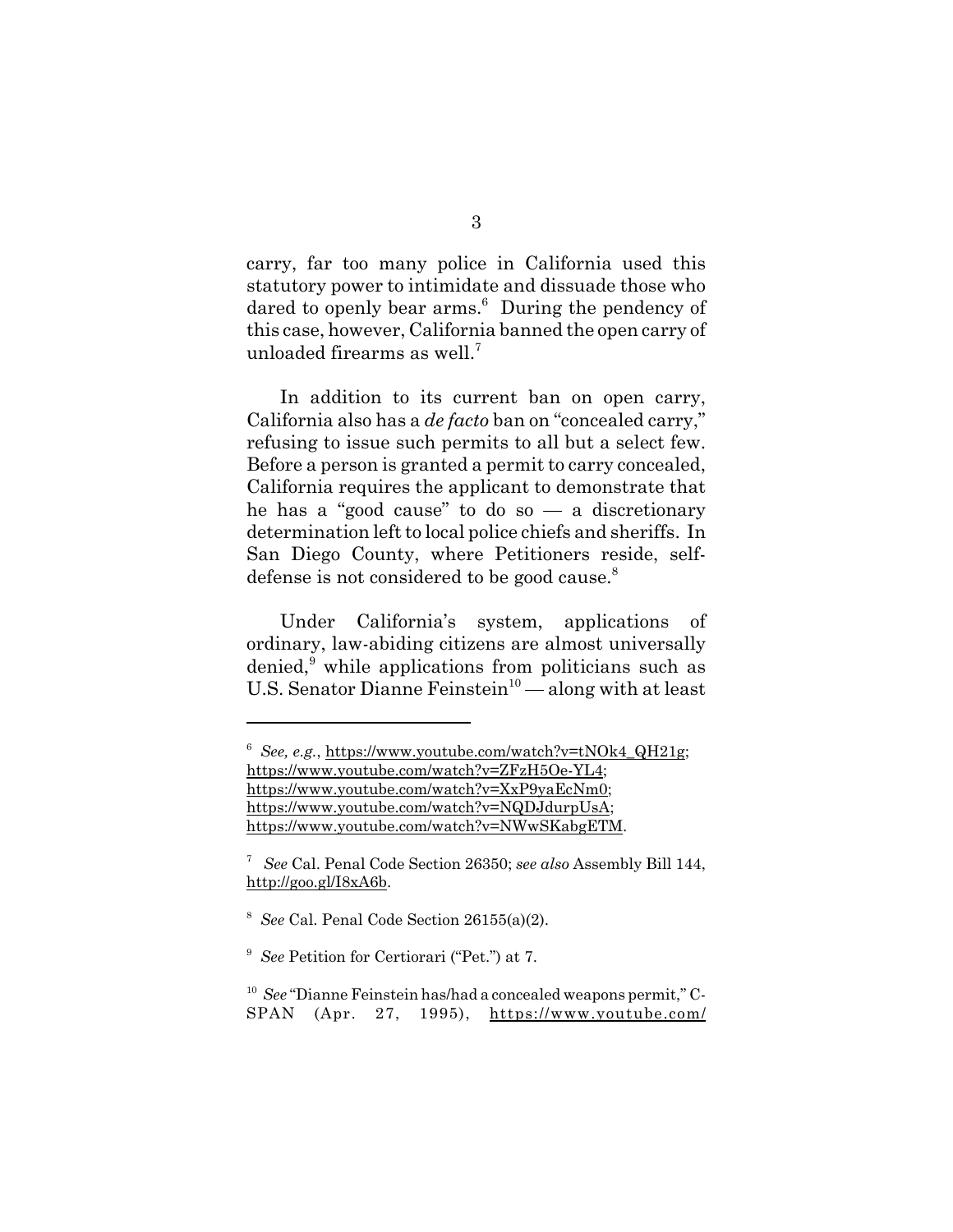$300$  judges statewide<sup>11</sup> — are routinely granted. Only about 0.2 percent of Californians have been granted the privilege to concealed carry (*id.*), compared to as high as 15 percent of residents in other states where permits are easier to obtain.<sup>12</sup>

Practically speaking, then, the bearing of arms is outlawed in California — at considerable variance from the Second Amendment's requirement that "the right of the people to ... bear arms shall not be infringed."

Petitioners' suit in the federal district court challenged California's *de facto* ban on concealed carry. Petitioners did not challenge: (i) the state's ban on open carry of loaded weapons; (ii) the concept of licensure itself; or (iii) the numerous hurdles associated with obtaining a license to concealed carry. Rather, Petitioners sought only a narrow ruling that "self-defense" must be considered "good cause" for purposes of obtaining a concealed carry permit.

watch?v=B1EObqM9Z0s.

<sup>11</sup> *See* M. Drange, "Concealed weapons of California: The numbers," Reveal News (June 16, 2015), https://www.revealnews.org/article/concealed-weapons-ofcalifornia-the-numbers/.

<sup>12</sup> *See* "New Study: Over 14.5 Million Concealed Handgun Permits, Last Year Saw the Largest Increase Ever in the Number of Permits," Crime Prevention Research Center (July 26, 2016), https://goo.gl/64YwZO.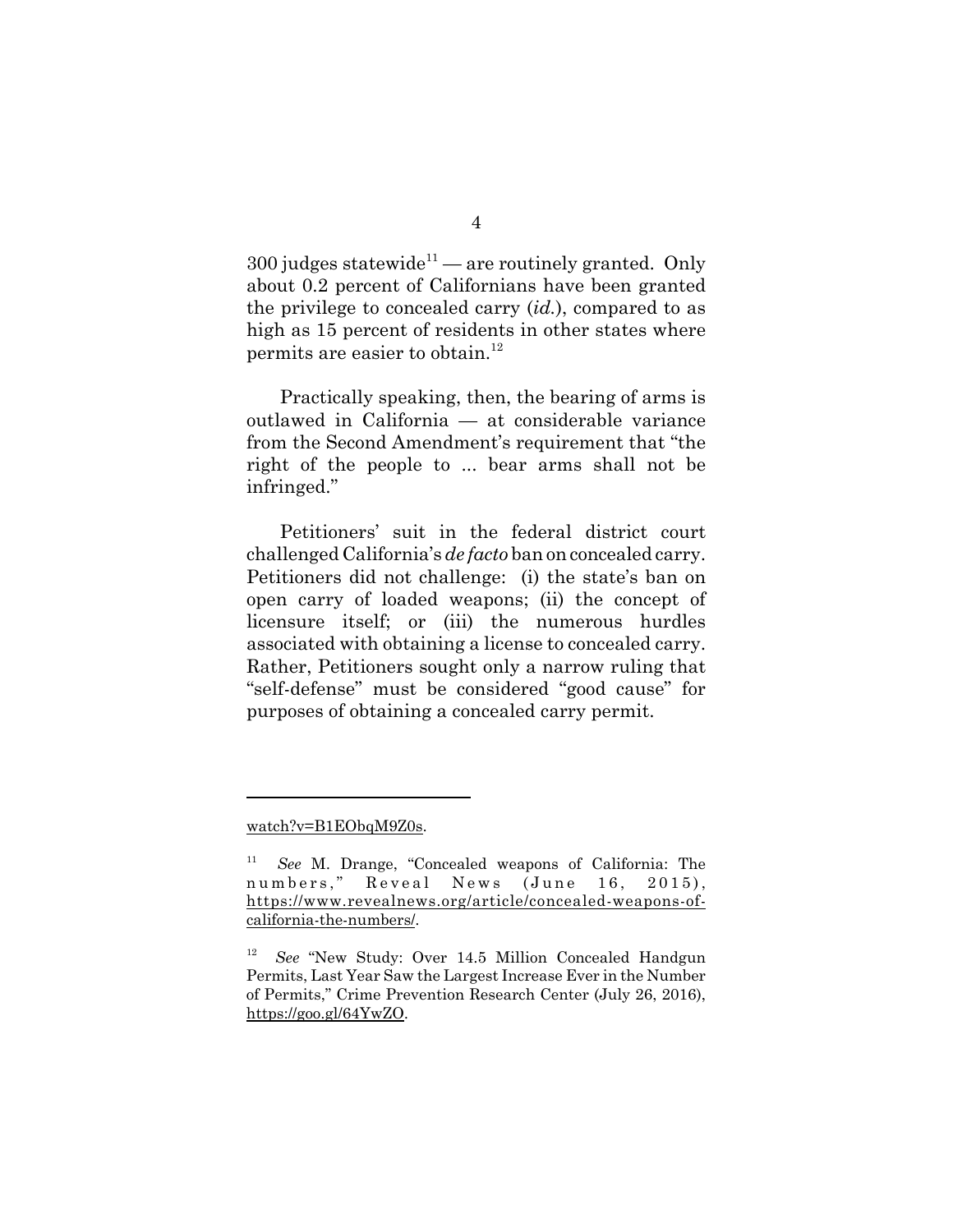Before the district court in 2009, when unloaded open carry was still permitted in California, Petitioners asserted that "Plaintiff does not argue that all regulatory measures limiting his Second Amendment right to keep and bear arms are unlawful. In fact, Plaintiff **does not argue that a complete prohibition on carrying concealed weapons necessarily violates the Second Amendment**." Plaintiff's Memorandum of Points and Authorities in Opposition to Defendant Gore's Motion to Dismiss, ECF #4, at 3 (emphasis added). Petitioners sought only a ruling that **if** California banned open carry, **then** it must permit some form of concealed carry. *Id*. at 4. Although the district court denied Petitioners' challenge to the concealed carry ban, it **did so based on the same theory advanced by Petitioners** that California may prohibit concealed carry because it permitted **unloaded** open carry. *See* Pet. at 8.

On appeal to a panel of the Ninth Circuit, Petitioners clarified that their central claim was that **unloaded** open carry was not a sufficient substitute for concealed carry. But, by the time the panel issued its decision in 2014, California had outlawed even unloaded open carry, thereby undermining the basis for the district court's decision. *See id.* at 9 n.5.

The panel's decision was similar to that of the district court. The panel concluded what the district court merely assumed — that the Second Amendment protects some ability to carry "an operable handgun outside the home" — but not necessarily concealed carry. *Id*. at 1166. But, since California had, by that time, completely banned open carry, the panel was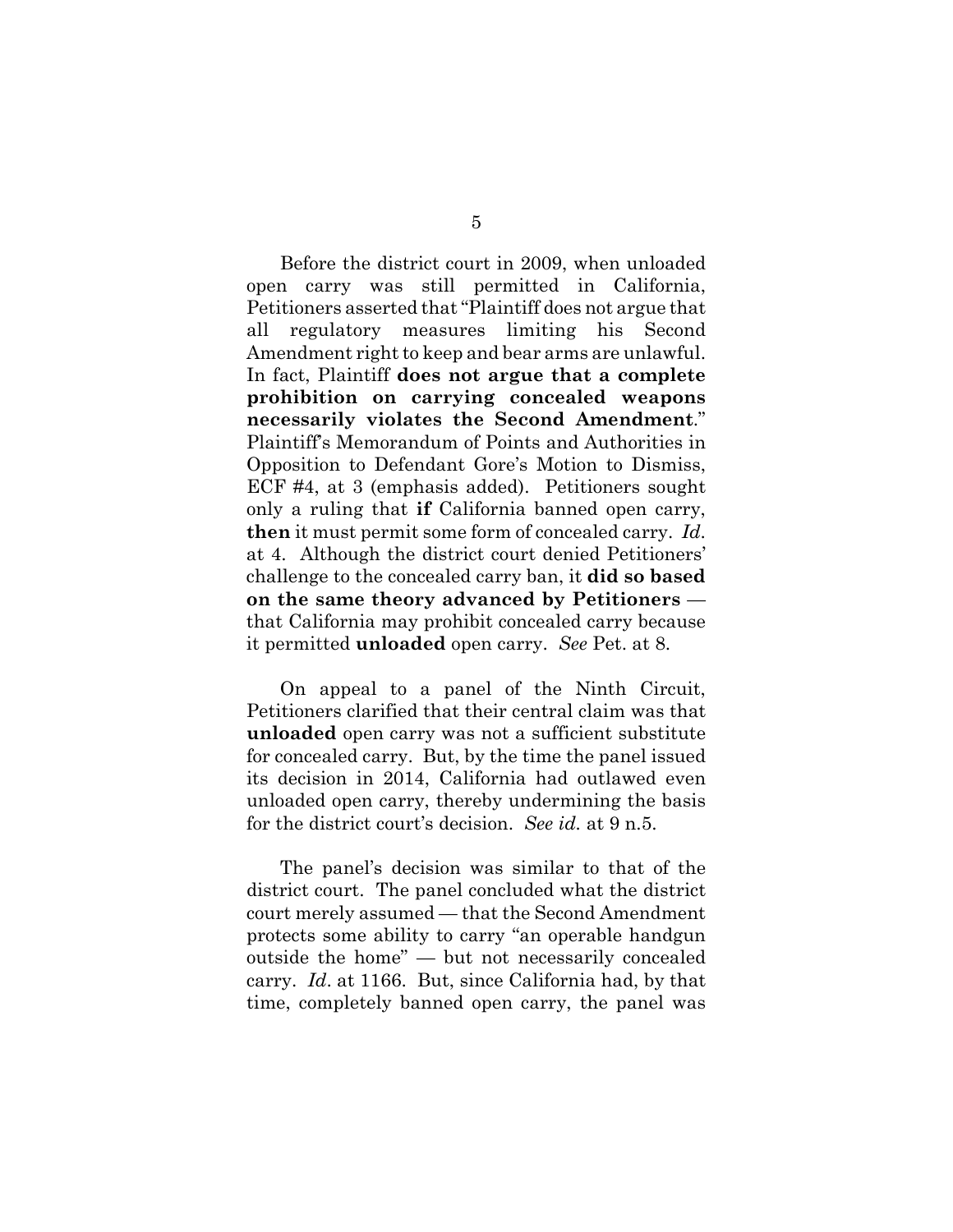forced to conclude that the Second Amendment requires California to permit Petitioners some form of concealed carry. *Id.* at 1172.

Rehearing the case *en banc*, the Ninth Circuit decided simply that "there is no Second Amendment right ... to carry concealed firearms in public." Peruta v. County of San Diego, 824 F.3d 919, 927 (9<sup>th</sup> Cir. 2016 *en banc*). But, since this was precisely Petitioners' concession throughout, their claim on petition is only that the *en banc* court did not consider their either/or argument — that the state must permit concealed carry if it bans open carry, or *vice versa*. Pet at 12-13.

Before this Court, Petitioners' question presented is "Whether the Second Amendment entitles ordinary, law-abiding citizens to carry handguns outside the home for self-defense **in some manner**, including concealed carry when open carry is forbidden by state law." Pet. at i (emphasis added). However, for the reasons set out below, these *amici* urge this Court to consider instead a more fundamental constitutional question:

Whether California's "good cause" requirement for concealed carry licenses violates the Second Amendment.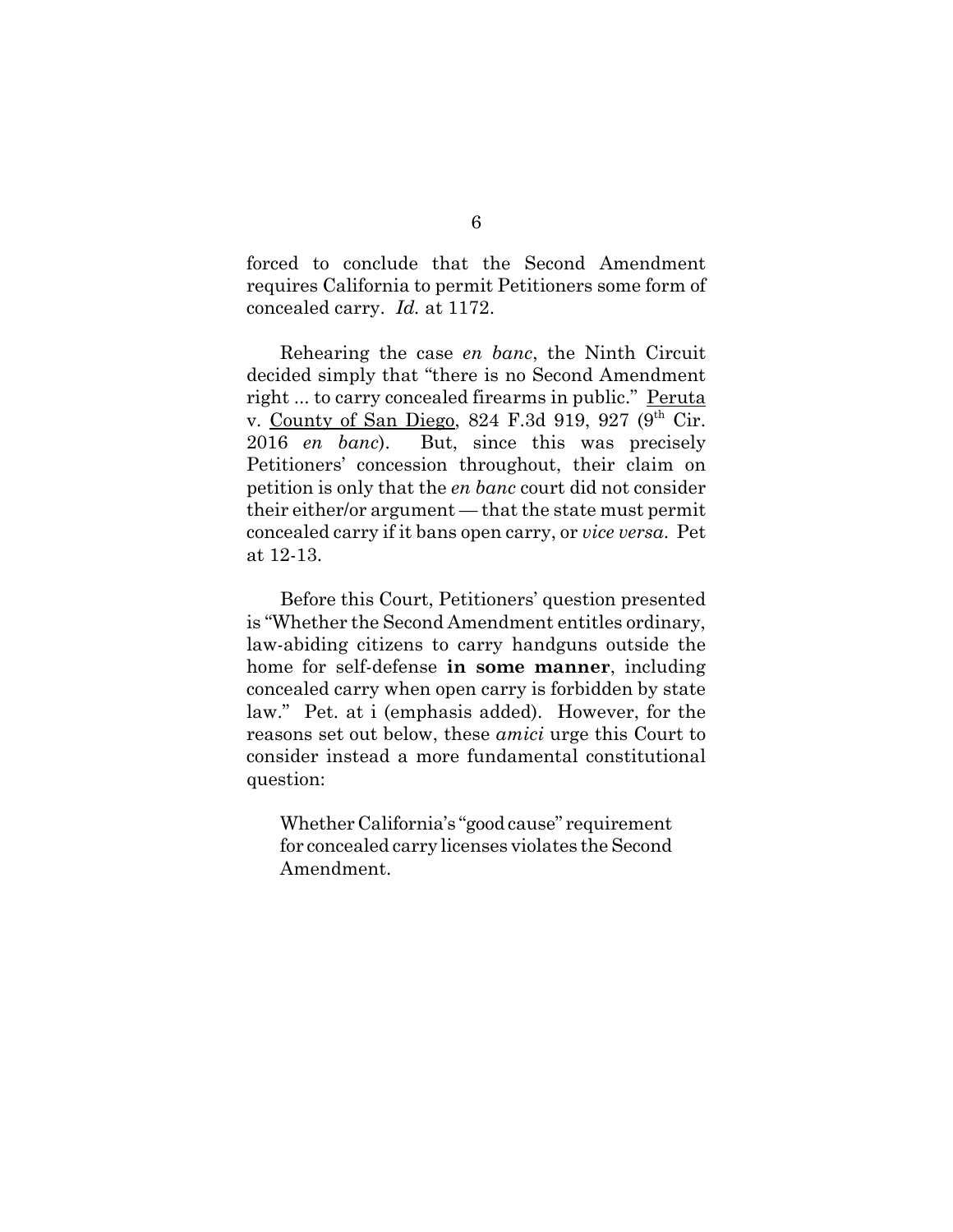#### **SUMMARY OF ARGUMENT**

Petitioners brought this case to challenge some of the most restrictive gun laws in the nation governing the bearing of arms. Based on the venue for their case, the deck no doubt was stacked against them. To compensate, Petitioners attempted to justify their claims based on reasonableness — ignoring the Second Amendment's robust textual and historic protection.

Unsurprisingly, Petitioners' effort to argue from reasonableness failed before both courts below. The *en banc* court even went so far as to refuse to find any right at all of Californians to bear arms outside their own home — a holding about as far removed from the Second Amendment's text as one could imagine

Before this Court, Petitioners adhere to their same line of argument, seeking only a vague and indeterminable ruling that the Second Amendment protects the right to bear arms in some manner perhaps concealed, perhaps openly — nothing in particular. That is simply not what the Second Amendment demands.

A proper textual, contextual, and historical Second Amendment analysis would be exceedingly simple in this case. No one would argue that the Second Amendment protects every person, every sort of weapon, or every sort of activity. However, the people, arms, and activities the Amendment does protect, it protects absolutely. The Petitioners are clearly part of "the People" to whom the Amendment refers, in that they are law-abiding, American citizens who are part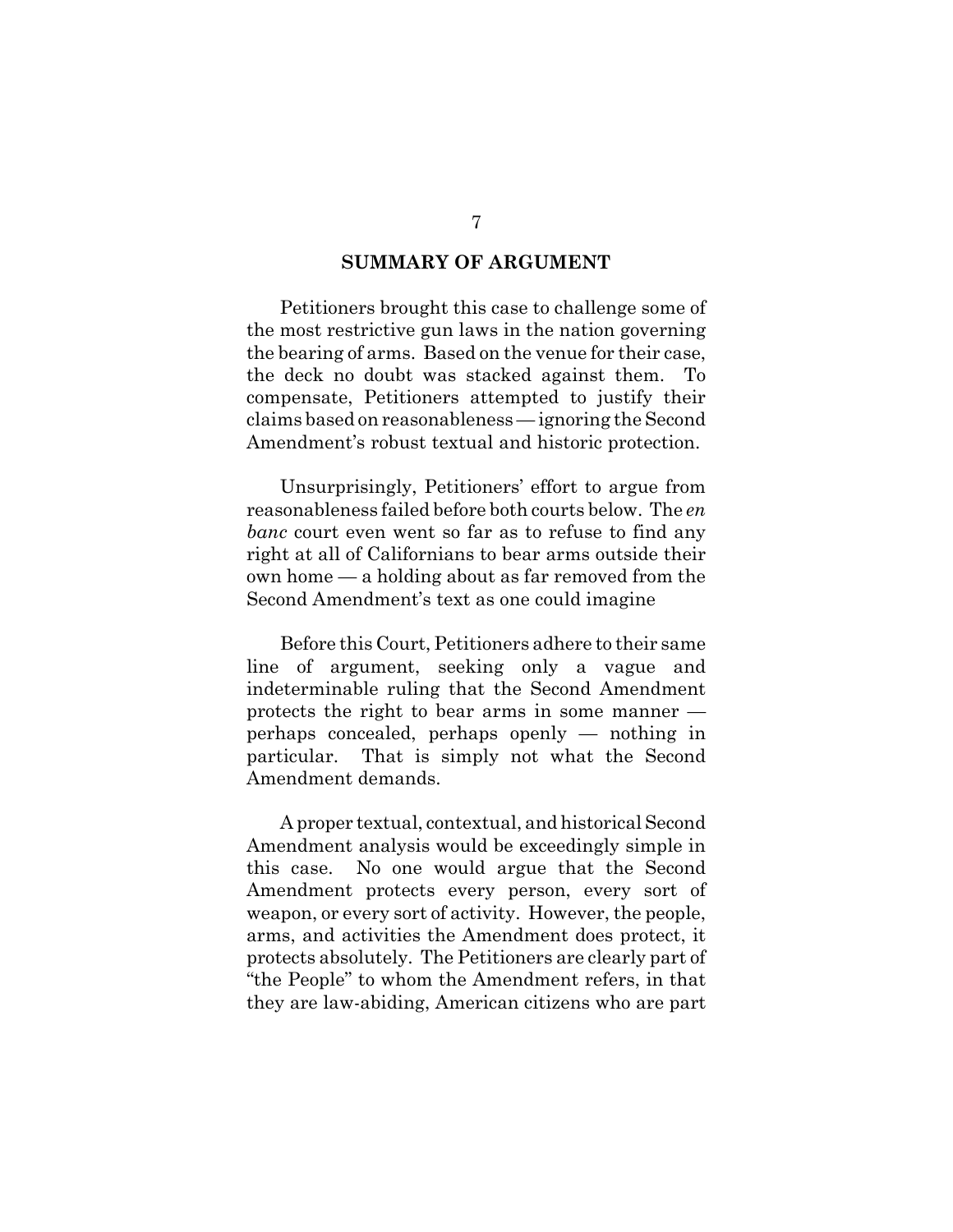of the body politic which contributes to a free state. Next, the handguns they wish to carry concealed are most certainly "arms" under the protection of the Amendment. Finally, Heller made clear that to "bear" arms means "to carry" them on or about one's person, which is what Petitioners seek to do. Thus, California's statutory regime — which restricts such activity — is unconstitutional *per se*.

#### **ARGUMENT**

### **I. The Petition Asserts a Narrow Claim Based On a Flawed Reading of the Second Amendment.**

Unfortunately, as framed by Petitioners, this case does not invoke the Second Amendment's robust protection of the right of the people to "bear arms." Petitioners make clear that they "are not asserting 'a constitutional right to concealed carry....'" *Id*. at 12. In fact, they submit that there is no constitutional right to concealed carry, and even concede that California could properly ban the concealed carry of firearms entirely. *Id*. at 26.

Rather, Petitioners seek only "'a constitutional right to **some outlet to exercise** the right....'" *Id*. at 12 (emphasis added).<sup>13</sup> Their argument is that, since

<sup>13</sup> Below, Petitioners sought a "**reasonable** alternative means of exercising the right to bear arms," "in *some* manner **that serves the rights' core purposes**...." Appellants' Opening Brief at 39 (emphasis added). Now on petition, they seek just "some outlet." Pet. at 12.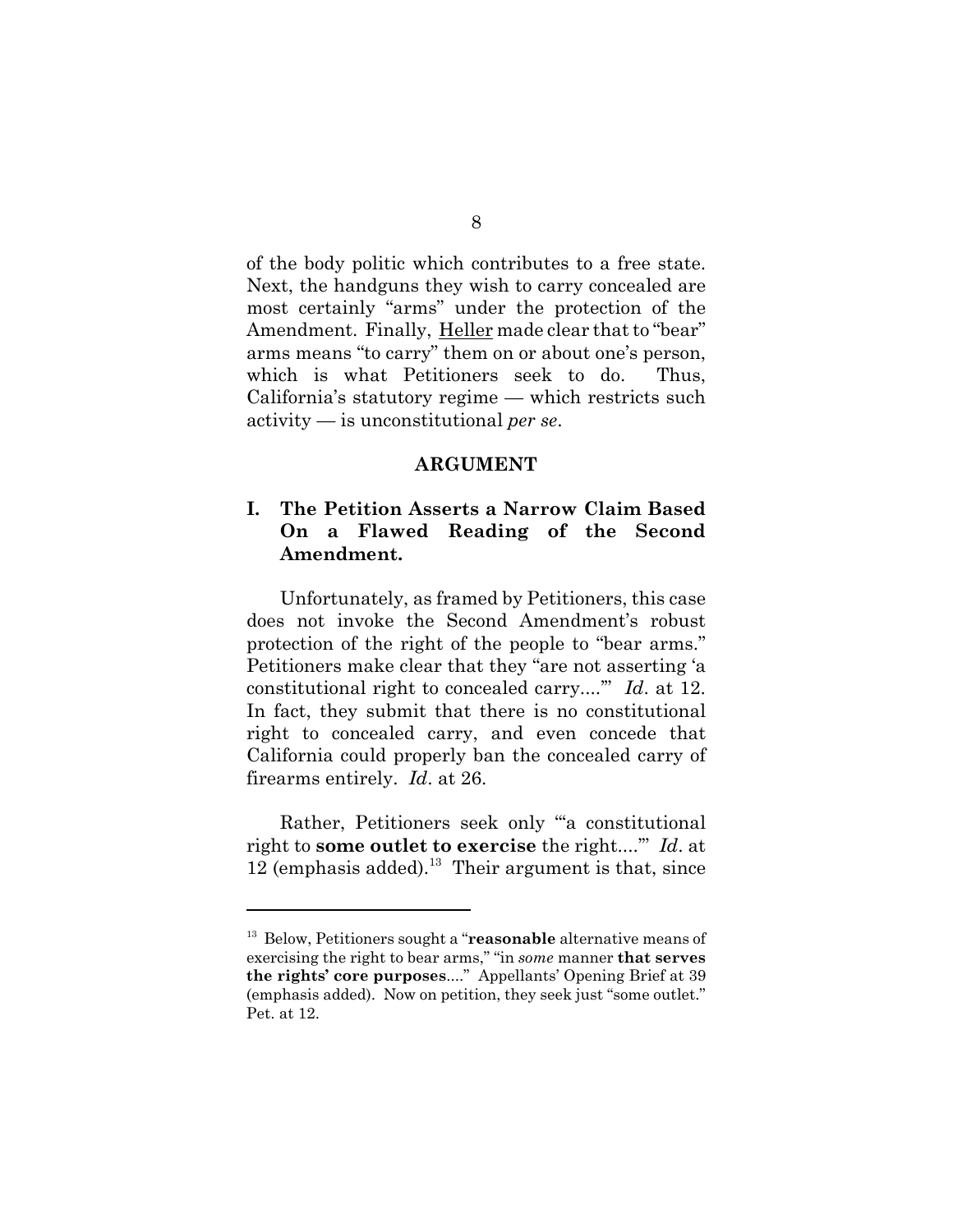California now bans open carry, it must permit "some manner" (Pet. at 1) of concealed carry, lest the Second Amendment be infringed **too much**.

It is one thing to frame a case so as to limit one's challenge to a narrow issue. It is quite another to concede issues that are not before a court, in order to appear reasonable. Indeed, the Petition itemizes all of the ways in which Petitioners concede governments **may** regulate the bearing of arms,  $^{14}$  before arguing that the only thing governments cannot do is eliminate the bearing of arms completely.

#### **A. The Petition Would Rewrite the Second Amendment.**

The Petition seeks only "*some* means of bearing firearms outside the home for self-defense, whether it be open or concealed carrying." Pet. at 1. The Petition makes clear that "petitioners 'do *not* contend that there is a free-standing Second Amendment right to carry concealed firearms.'" *Id*. Petitioners seek only "the right to bear a handgun," and only for "selfdefense." *Id*. at 2. And they concede that the right to carry is properly subject to "a host of eligibility requirements that are not challenged here...." *Id.* at 5- 6. Finally, Petitioners do not challenge California's requirement that a person demonstrate to the state that he has "good cause" as a prerequisite to obtaining a permit to exercise his fundamental rights. Rather,

 $14$  Below, Petitioners asserted that "the right to carry arms in public in case of confrontation can be regulated, but not generally banned." Appellants' Opening Brief at 38.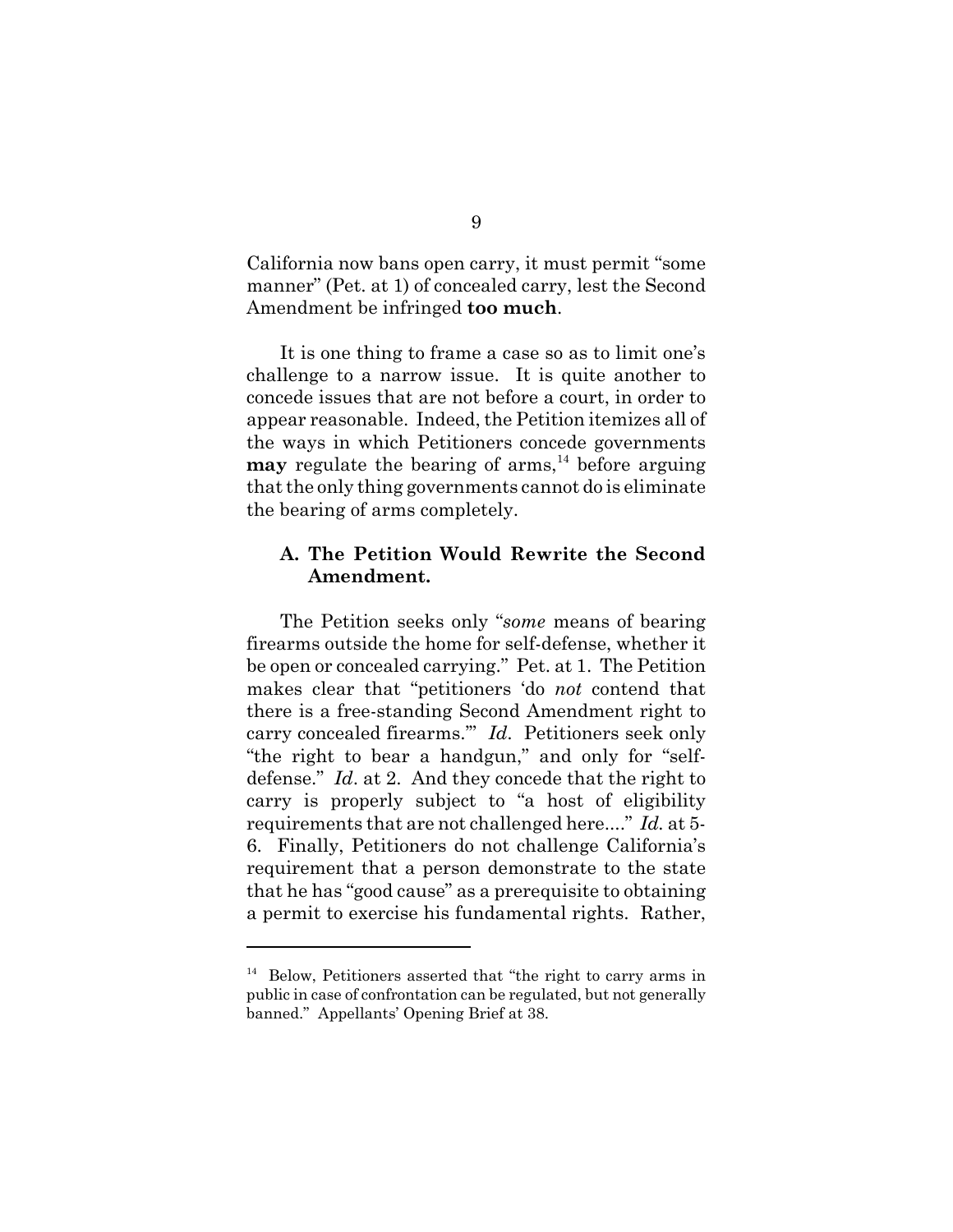Petitioners only seek a declaration that "self-defense in case of confrontation qualifies as 'good cause.'" *Id.*

The positions taken by Petitioners compel these *amici curiae* to support the Petition, but to urge the Court to review a more fundamental issue, and reach a decision based on a very different understanding of the nature and the scope of the Second Amendment than that presented by the Petition.

The Second Amendment covenant between the People and their government promises that "the right of the people to ... bear arms shall not be infringed." Petitioners interpret that unequivocally broad language to mean the right of those people who the state deems deserving (but not anyone else) should generally be permitted to concealed carry (but not open carry) a handgun (but no other arm) outside the home (but only in certain places) for self-defense (but not for any other purpose) — and only after they have paid for and obtained a permit to do so. Below, Petitioners unnecessarily conceded that, although the right to keep arms in the home is fundamental, "it **might be 'less acute**" outside the home.<sup>15</sup> Appellants' Opening

 $15$  This is a startling statement, particularly because at least one circuit has held that the need for self-defense **outside** the home is at least as acute  $-$  if not **more acute**  $-$  as inside the home. See, e.g., Moore v. Madigan, 702 F.3d 933, 935-37 (7<sup>th</sup> Cir. 2012) ("Both Heller and McDonald do say that 'the need for defense of self, family, and property is *most* acute' in the home ... but that doesn't mean it is not acute outside the home.... Confrontations are not limited to the home.... A woman who is being stalked ... has a stronger self-defense claim to be allowed to carry a gun in public than the resident of a fancy apartment building ... has a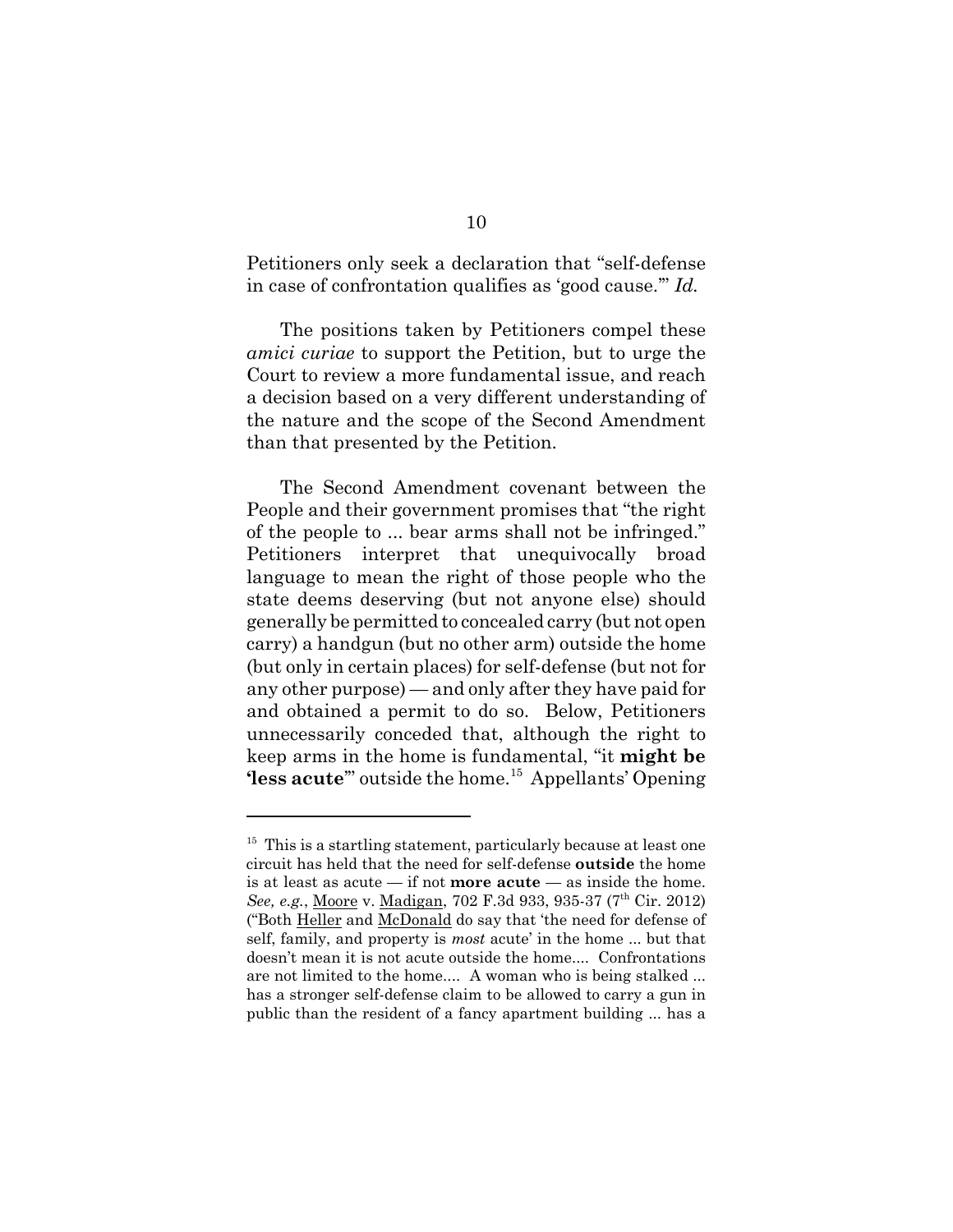Brief at 19 (emphasis added). The words "keep and bear arms" permit no such interpretation.

Petitioners treat Second Amendment liberties as being mere privileges that states bestow upon their residents, with the only requirement being that they must permit **something**. In other words, the Second Amendment does not bar just any "infringement" of the right to bear arms; it prohibits only infringements so severe as to constitute the wholesale elimination of the right to bear arms. While that argument may seem exceedingly reasonable to some, it would seem entirely unreasonable to the Framers, who included no "reasonableness" requirement in the Amendment. Indeed, the idea that there are various degrees of infringement which should receive differing levels of "interest-balancing" scrutiny by courts is incompatible with the Amendment's text and the Heller decision. There simply is no wiggle room in the Amendment for the states to "infringe" the "bearing" of "arms" in any way, even if doing so seems eminently "reasonable," and even if the government has an important — or even compelling — reason to do so.

Petitioners are clear to note that they have strategically crafted their case to provide the "least intrusive and disruptive way to remedy this situation," (Appellants' Opening Brief at 14), but that is not what

claim to sleep with a loaded gun under her mattress. But Illinois wants to deny the former claim, while compelled by McDonald to honor the latter. That creates an arbitrary difference... divorce<sup>[d]</sup> from] the Second Amendment from the right of self-defense described in Heller and McDonald.").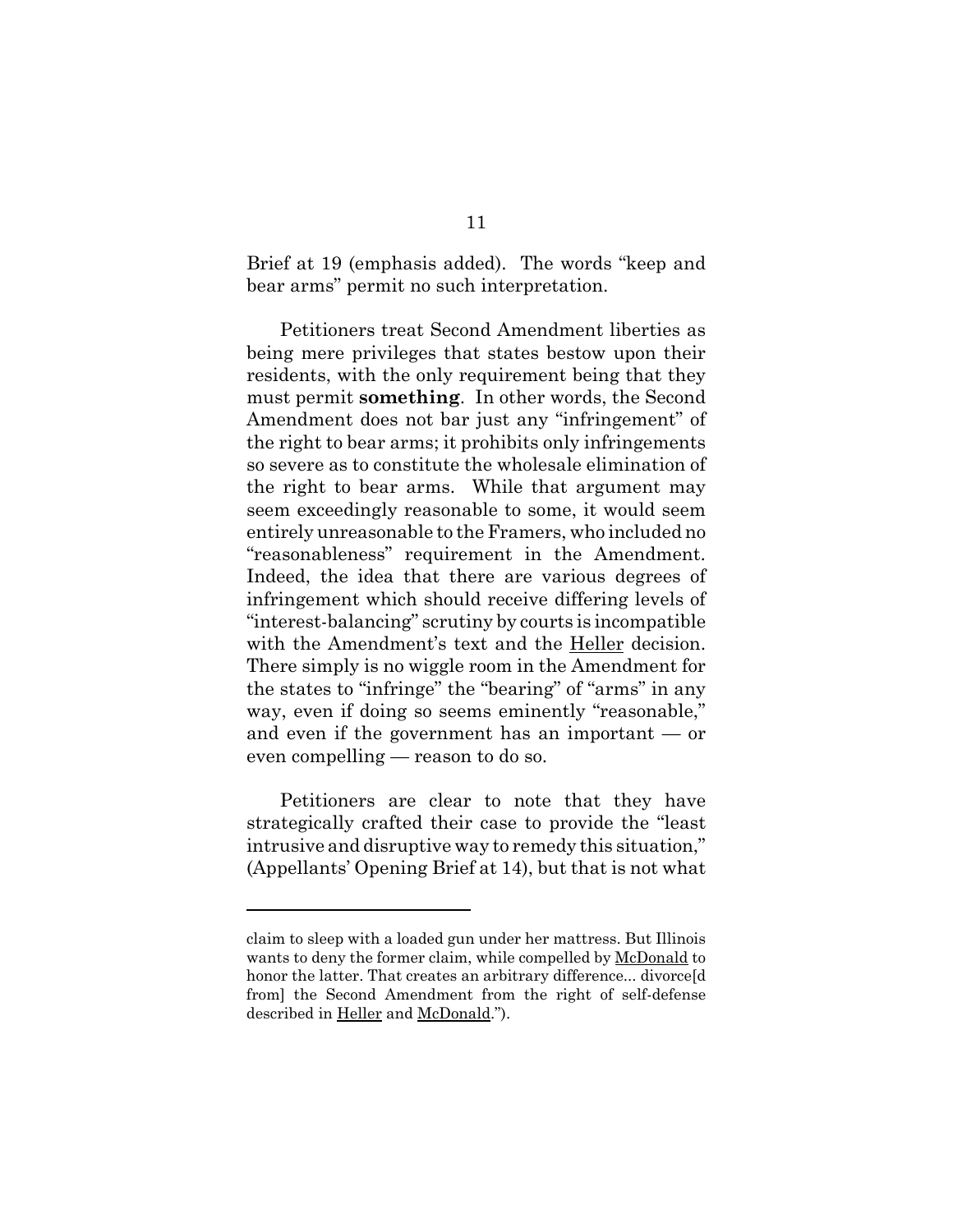the Second Amendment requires. Because its laws have done great violence to the Second Amendment, California's onerous firearms regime may not be so easily repaired with mere tweaks here and there.

### **B. The Word "Bear" in the Second Amendment Cannot Be Artificially Bifurcated, So That Some Manners of "Bearing" Arms Must Be Permitted While Others May Be Banned.**

If, as the Petition suggests, the Second Amendment protects only some unspecified ability to bear arms, but neither open carry nor concealed carry specifically, then it provides no fixed protection for American citizens. Yet that is precisely Petitioners' claim, that "bear" could mean "concealed carry" but not "open carry" in California, and "open carry" but not "concealed carry" in Oregon — with the Constitution being satisfied either way.<sup>16</sup>

 $16$  This approach is reminiscent of arguments made unsuccessfully by the city of Chicago in McDonald v. City of Chicago, 561 U.S. 742, 783 (2010), and by the District of Columbia in Heller v. District of Columbia, 45 F. Supp. 3d 35, 50 (D.D.C. 2014), where the cities argued that their dense urban populations and high crime rates permitted them Second Amendment leeway to restrict activities that otherwise would be legal in other parts of the country. Petitioners correctly note that "the fundamental rights the Constitution protects cannot depend on the policy views of the city or state in which they live." Pet. at 19. Yet they also argue that a state can make the policy choice to allow open carry or concealed carry.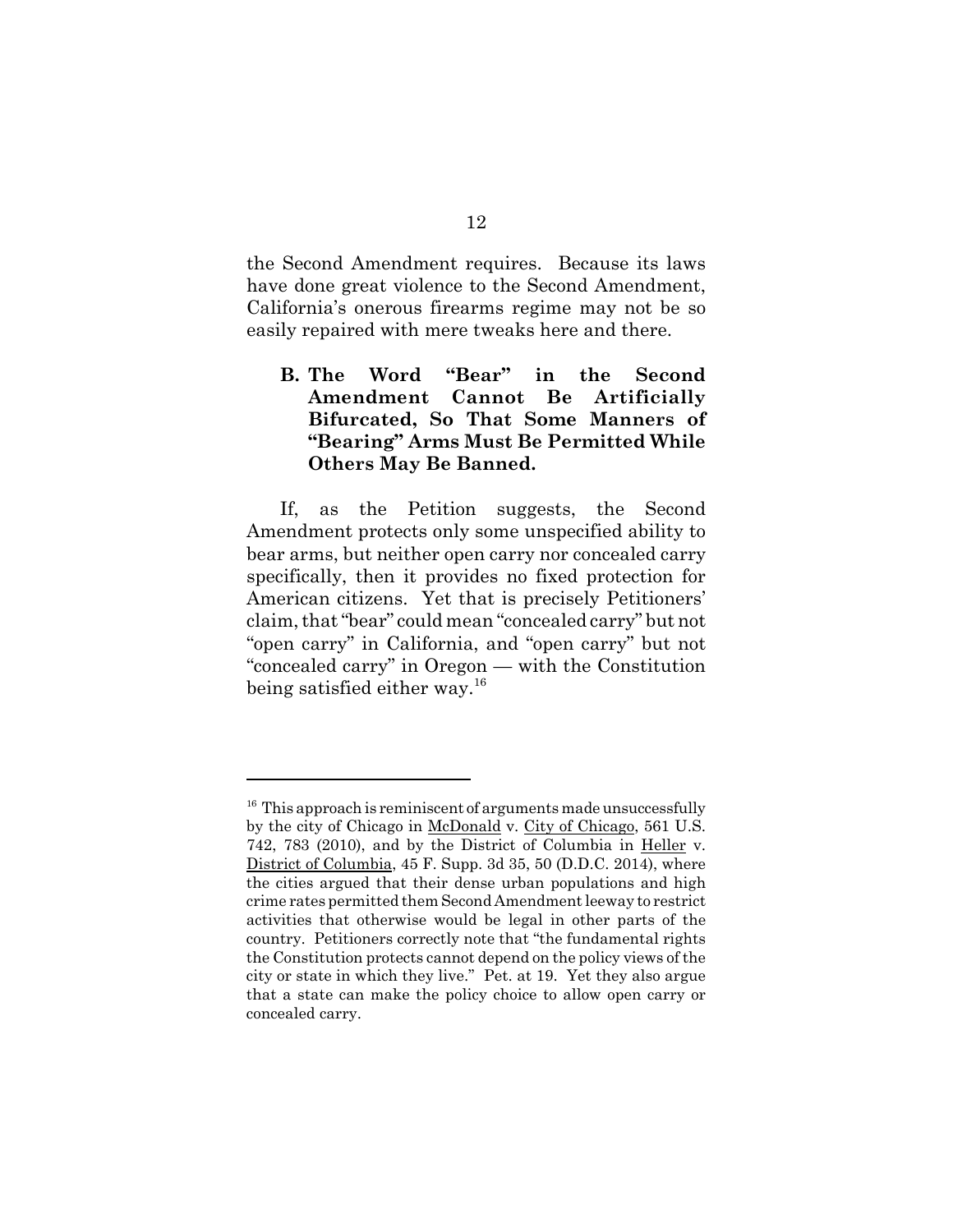But as Heller noted, to "bear" means to "carry" (*id.* at 584) — and the Second Amendment does not restrict that term further. To "carry" means "to wear, hold, or have around one,"<sup>17</sup> and people commonly carry all sorts of things both visibly and hidden from view. A person might carry a cellular phone "concealed" in his pocket, or he might carry it "openly" in a "holster" on his hip. *See generally*, Appellants' Opening Brief before the panel below at 22-24. To say that the Second Amendment term "bear" requires only that a state permit only one form of carry is simply an argument designed to appeal to modern federal judges, at the expense of fidelity to the constitutional text.<sup>18</sup>

#### **C. Petitioners Misinterpret Heller to Arrive at Their Position.**

The Petition asserts that "[t]his Court has previously **recognized** that states historically have had flexibility to favor either open carry or concealed carry and have gotten themselves into constitutional trouble only when they banned both." Pet. at 15 (emphasis added). *Au contraire*.

<sup>17</sup> The Random House Dictionary of the English Language, 1966.

<sup>18</sup> As these *amici* explained in their *amicus curiae* brief in the Ninth Circuit in Jackson v. San Francisco, "[s]ince the Second Amendment uses no limiting words, the verb 'keep' should be given its natural, broad meaning. It is therefore up to the individual to decide the manner in which he chooses to keep arms. It is not for the government to make such decisions for him. *See generally* Heller at 628-31." *See* Gun Owners of America, *et. al*, *amicus curiae* brief (July 3, 2014). As it is with "keeping" arms, so too it must be with "bearing" them.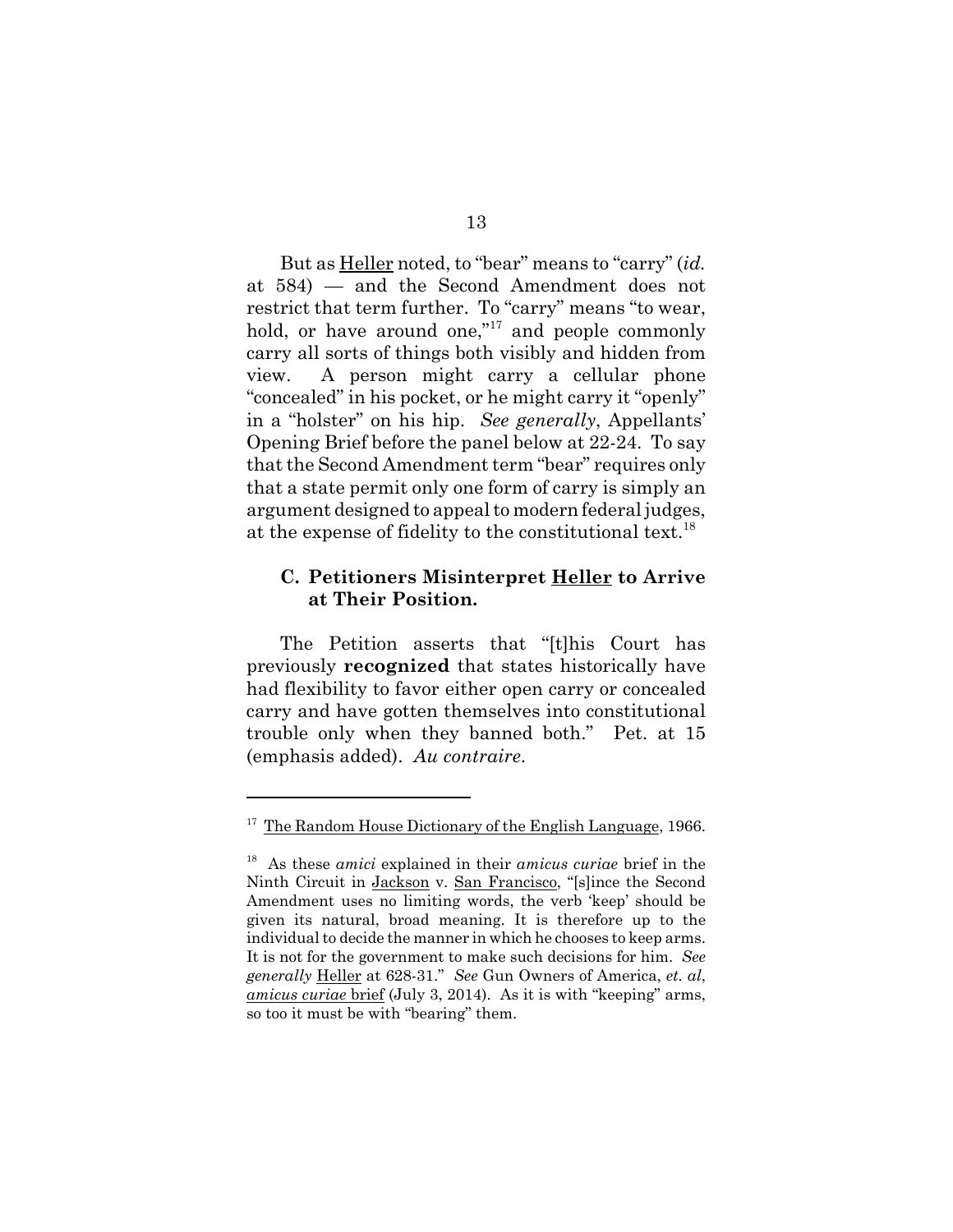For support of their claim, Petitioners incorrectly allege that Heller **"discuss[ed] with approval** cases establishing this proposition." *Id.* First, it is quite a stretch to say that a court "**discussing** [a case] with approval" in general is the same as affirmatively "**recognizing**" the truth of any particular statement contained therein.<sup>19</sup> But even so, that is not what Heller did. In the passage Petitioners cite for this claim, Heller actually stated that "[f]ew laws in the history of our Nation have come close to the severe restriction of the District's handgun ban. And some of those few have been struck down." *Id.* at 629. Heller then cited two state court cases that struck down such severe restrictions — <u>Nunn</u> v. <u>State</u>, 1 Ga. 243 (1846), and Andrews v. State, 50 Tenn. 165 (1871). Both of those opinions struck down state laws restricting the open carry of firearms.

Heller did note that the Nunn opinion reached its result on open carry "**even though** it upheld a prohibition on carrying concealed weapons...." *Id.* (emphasis added). But Heller never stated **that part** of the opinion (upholding a ban on concealed carry) was correct. Heller only stated that striking down a ban on open carry was correct. In this section of Heller, the Court was "discussing with approval" holdings that **struck down** restrictions on the bearing of arms, not holdings that **upheld** them.

<sup>&</sup>lt;sup>19</sup> In the district court below, Petitioners correctly acknowledged "the Court did not clearly affirm those 19th-Century court decisions." Plaintiff's Memorandum of Points and Authorities in Opposition to Defendant Gore's Motion to Dismiss, ECF #4, at 3.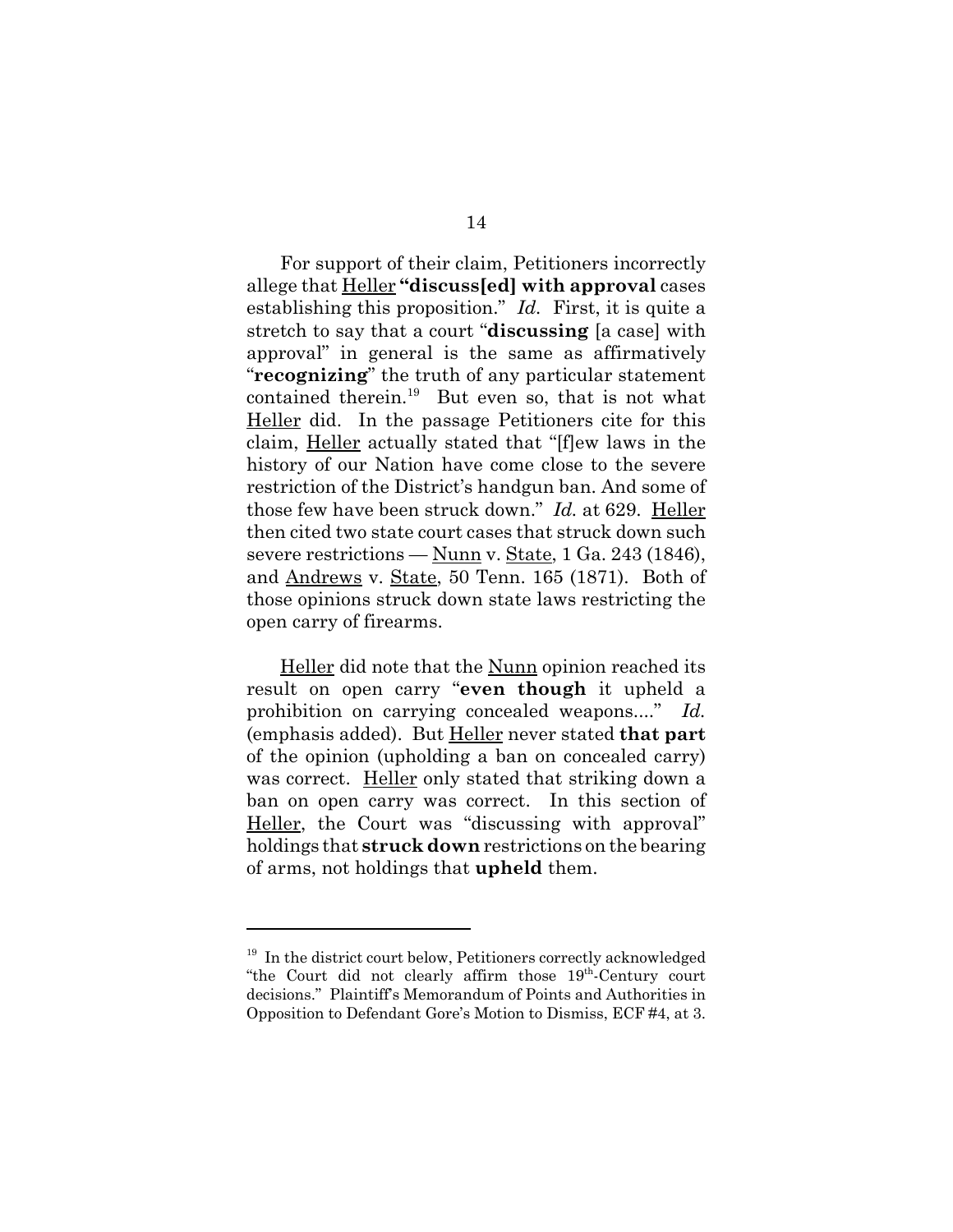To be fair, others also have misread **Heller** in this way. For example, some claim that Heller "singled out bans on the concealed carry of handguns as presumptively constitutional...." J. Bishop, "Hidden or on the Hip: The Right(s) to Carry After Heller," 97 CORNELL L. REV. 907, 909 (May 2012). To be sure, Heller stated that the Second Amendment is "not unlimited," and provided a few examples where state courts have, in the past, imposed various limitations on the right. But that is a far cry from the Court **embracing** those limitations. The Court never stated that all past limitations on concealed carry were **valid**; it only noted that some **existed**. And tellingly, in the very next sentence, the Court did not include bans on concealed carry in its list of "longstanding prohibitions" or ones that are "presumptively lawful regulatory measures." *Id.* at 626-27.

As many are so eager to point out, Heller's eventual holding was limited to the factual issue presented: "that the District's ban on handgun possession in the home violates the Second Amendment." *Id.* at 635. The Court never resolved the issue of bearing arms outside one's home, and it most certainly never called concealed carry bans "presumptively constitutional." There is simply no support to be found in Heller for the notion that bans on either open carry or concealed carry pass constitutional muster, or for Petitioners' position that the government may prohibit one or the other — but not both.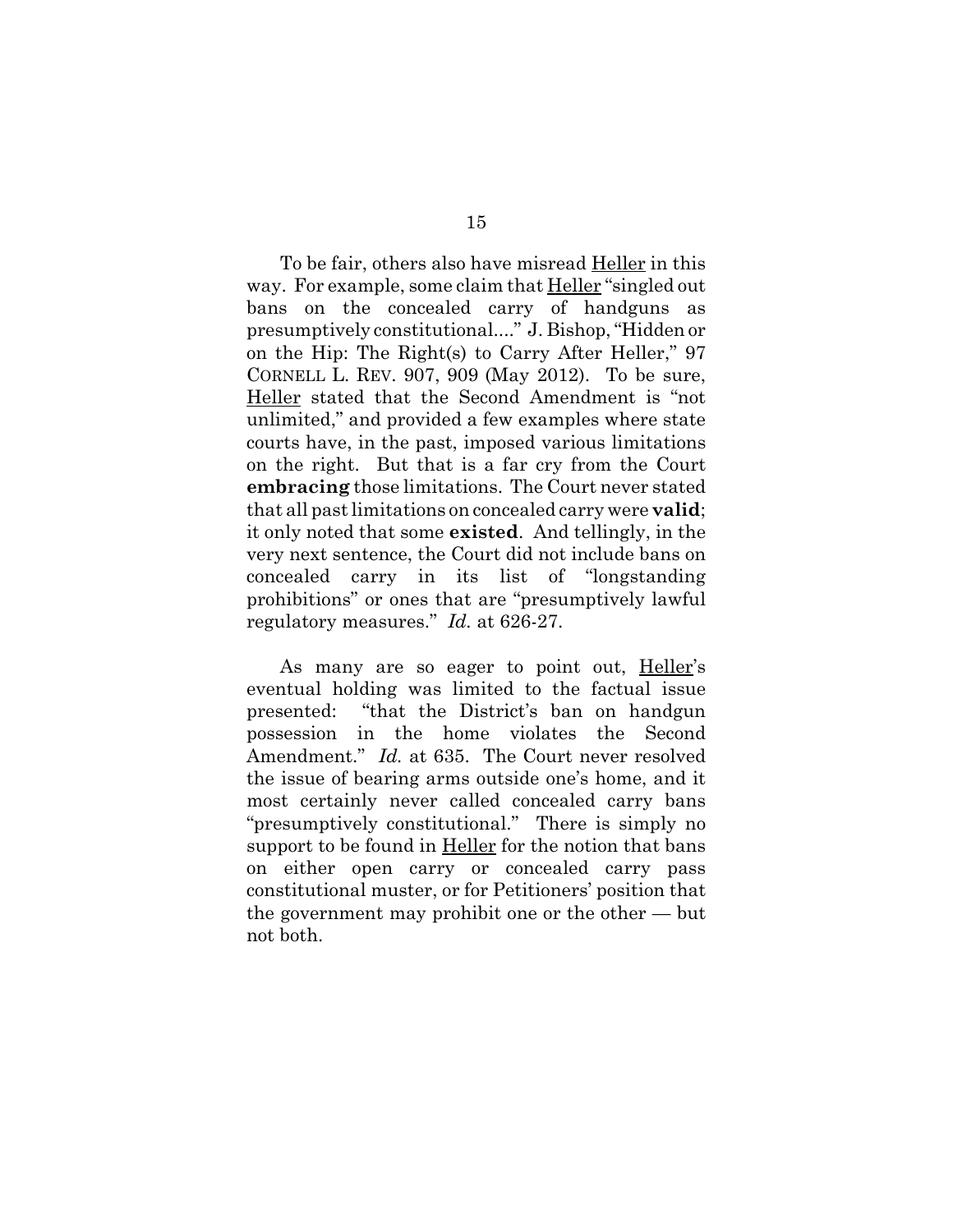### **D. Heller Rejected the Notion that the Second Amendment Provides a Smorgasbord for States to Pick and Choose Which Freedoms to Permit and Which to Deny.**

Heller rejected the notion that state legislatures have latitude in deciding the scope of Second Amendment rights, noting that "[c]onstitutional rights are enshrined with the scope they were understood to have when the people adopted them, whether or not future legislatures or (yes) even future judges think that scope too broad." *Id.* at 634-35.

Ironically, Petitioners' concession (that states may prohibit either open or concealed carry) is reminiscent of the District's argument in Heller, that "it is permissible to ban the possession of handguns so long as the possession of other firearms (*i.e.*, long guns) is allowed." *Id.* at 629. The Heller majority, however, made clear that "It is enough to note ... that the American people have considered the handgun to be the quintessential self-defense weapon.... Whatever the reason, handguns are the most popular weapon chosen by Americans for self-defense in the home, and a complete prohibition of their use is invalid." *Id.* at 629.

Likewise, these *amici* do not adopt the view that the states may outlaw the concealment of arms, so long as they permit open carry. The concealed carry of handguns is Americans' quintessential choice for the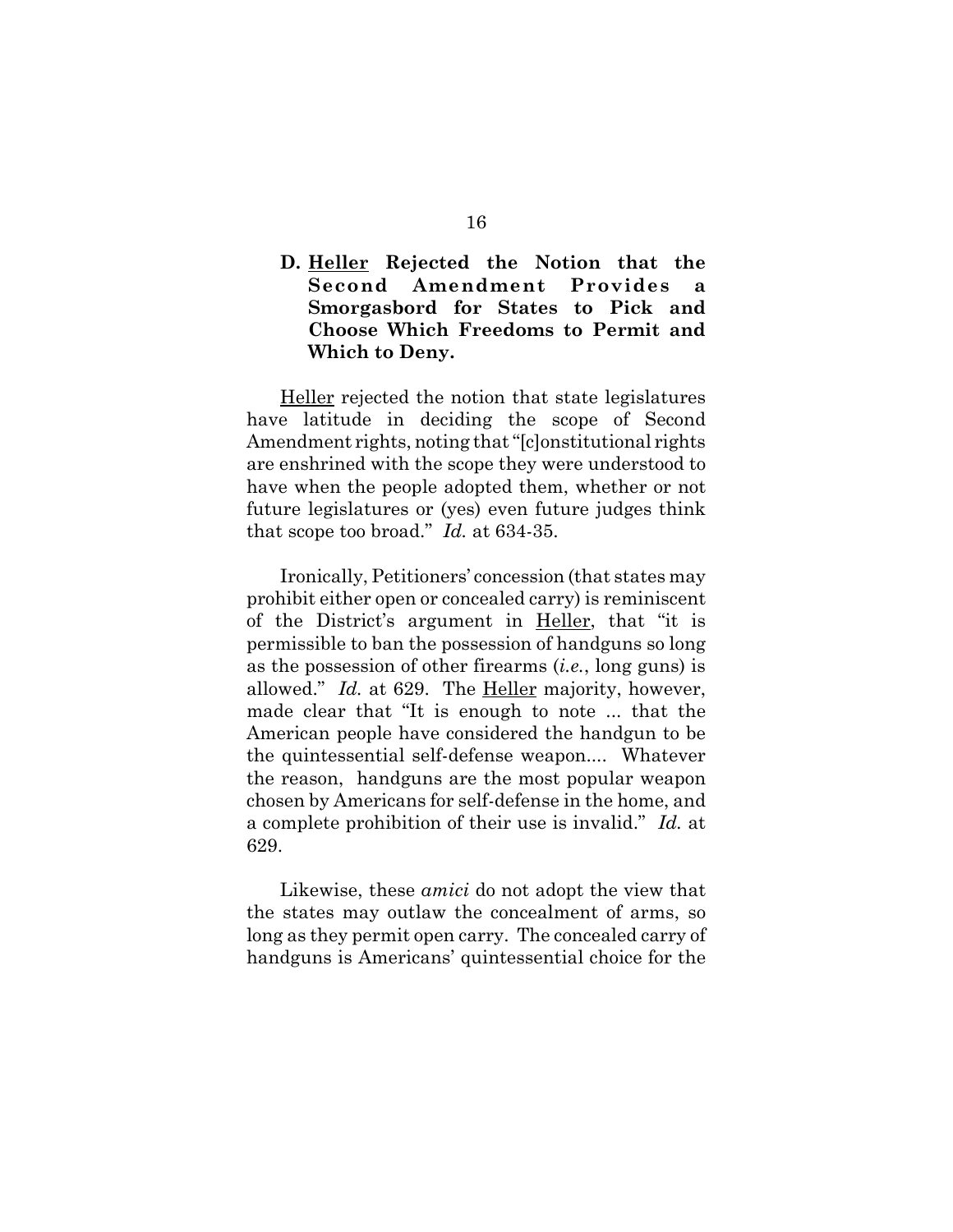bearing of arms for self-defense<sup>20</sup> and, "whatever the reason" for that, California cannot justify its regime where the concealed carry of arms is *de facto* illegal. Likewise, countless law-abiding Americans choose to open carry firearms — at various times and in various places — whether for self-defense — or even just to make a point, to the police and to the government, that this nation still contains an armed citizenry, capable of defending themselves from those who would threaten their liberty — be that a carjacker at the grocery store, or a tyrannical government. $^{21}$  And likewise, "whatever the reason," because of the choice of the citizenry to bear arms openly, California cannot justify its regime where the open carry of firearms is illegal.

## **E. Permitting California to Criminalize Either Open Carry or Concealed Carry Would Have Dangerous Repercussions for Gun Owners — No Matter Which System California Chooses.**

It is important to understand how the rule postulated by Petitioners would operate if a state can outlaw open carrying of firearms while permitting concealed carry. The State of Texas for many years

<sup>20</sup> *See* J. Bishop, "Hidden Or on the Hip," *supra*, noting the "stunning cultural sea-change [in concealed carry laws] that began in the early 1990s...." *Id.* at 910.

 $21$  Heller recognized the security of a free State required a robust Second Amendment: "[W]hen the able-bodied men of a nation are trained in arms and organized, they are better able to resist tyranny." *Id.* at 598.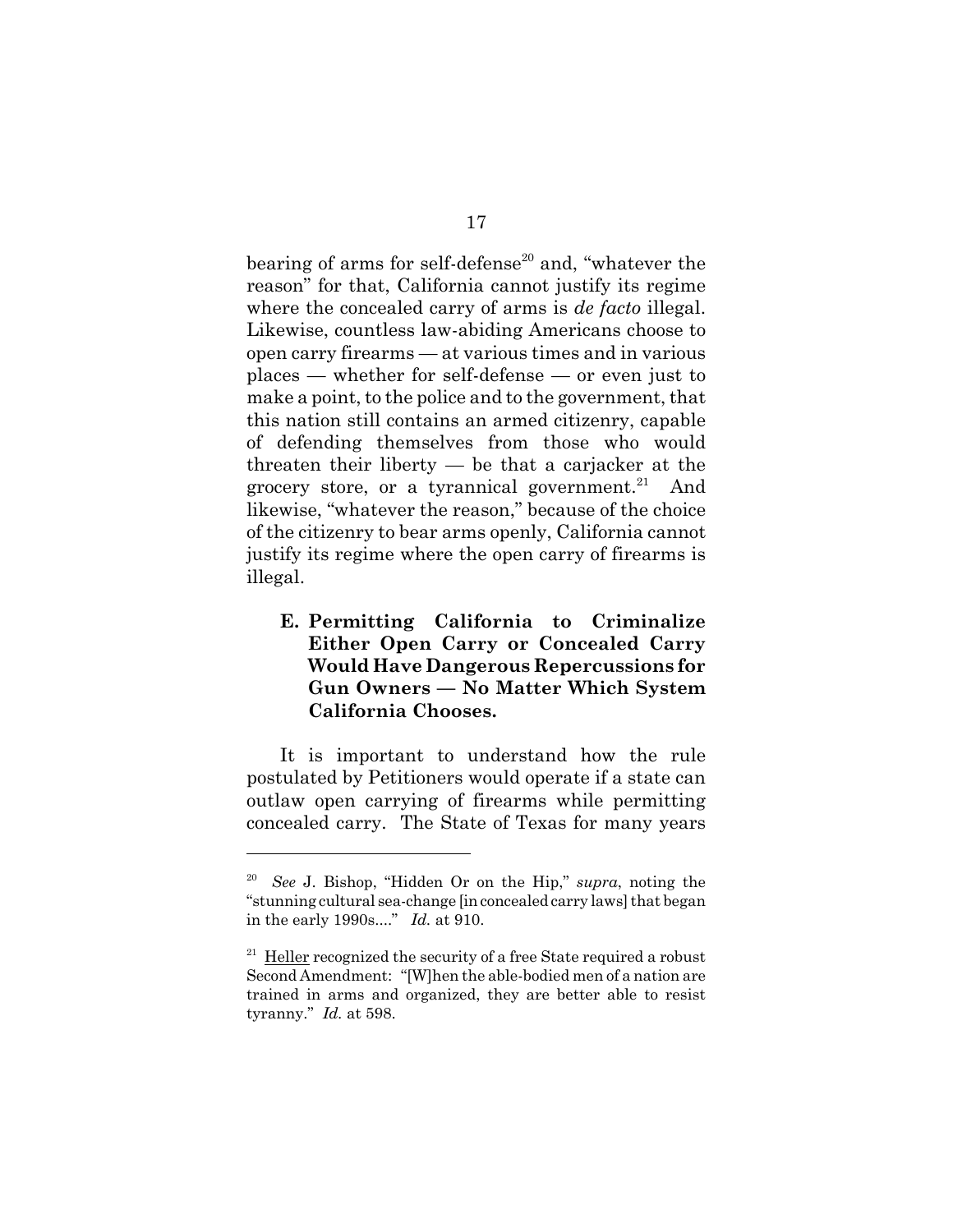had such a system, banning open carry of handguns, and even went so far as to make it a criminal offense for a concealed handgun to be "openly discernible to the ordinary observation of a reasonable person." Texas Government Code § 411.171(3) (2013). This meant that any law-abiding concealed carrier who accidentally exposed his gun was at risk of criminal offense. Fortunately, police in Texas were generally accustomed to people carrying guns, and so citations for this offense were rare. $^{22}$ 

But Texas' firearm permissive environment would certainly not be the case in California, which is considered to be one of the most gun **un**friendly places in the nation. Under Petitioners' theory, California could permit concealed carry, but at the same time outlaw open carry — perhaps even making it a felony to carry openly. Next, California could interpret open carry as expansively as possible — such as any time a firearm is discernible through clothing.

Then, any time a bulge could be seen under a sweatshirt, in a jeans pocket, or any time a person

 $22$  Even so, Texans eventually became fed up with their state's open carry ban, and literally took up arms (peacefully) to get rid of it. Since Texas law strangely permitted open carry of rifles and shotguns but prohibited open carry of handguns, many Texans simply strapped rifles on their backs to protest the open carry ban on handguns. *See* M. Muskal, "NRA apologizes for calling Texas open-carry gun demonstrators 'weird,'" *LA Times* (June 4, 2014) http://goo.gl/aX12Vq. In May of 2015, Texas legalized the open carry of handguns. *See* D. Costa-Roberts, "Texas approves open carry law for handguns," *PBS* (May 30, 2015) https://goo.gl/86W7iL.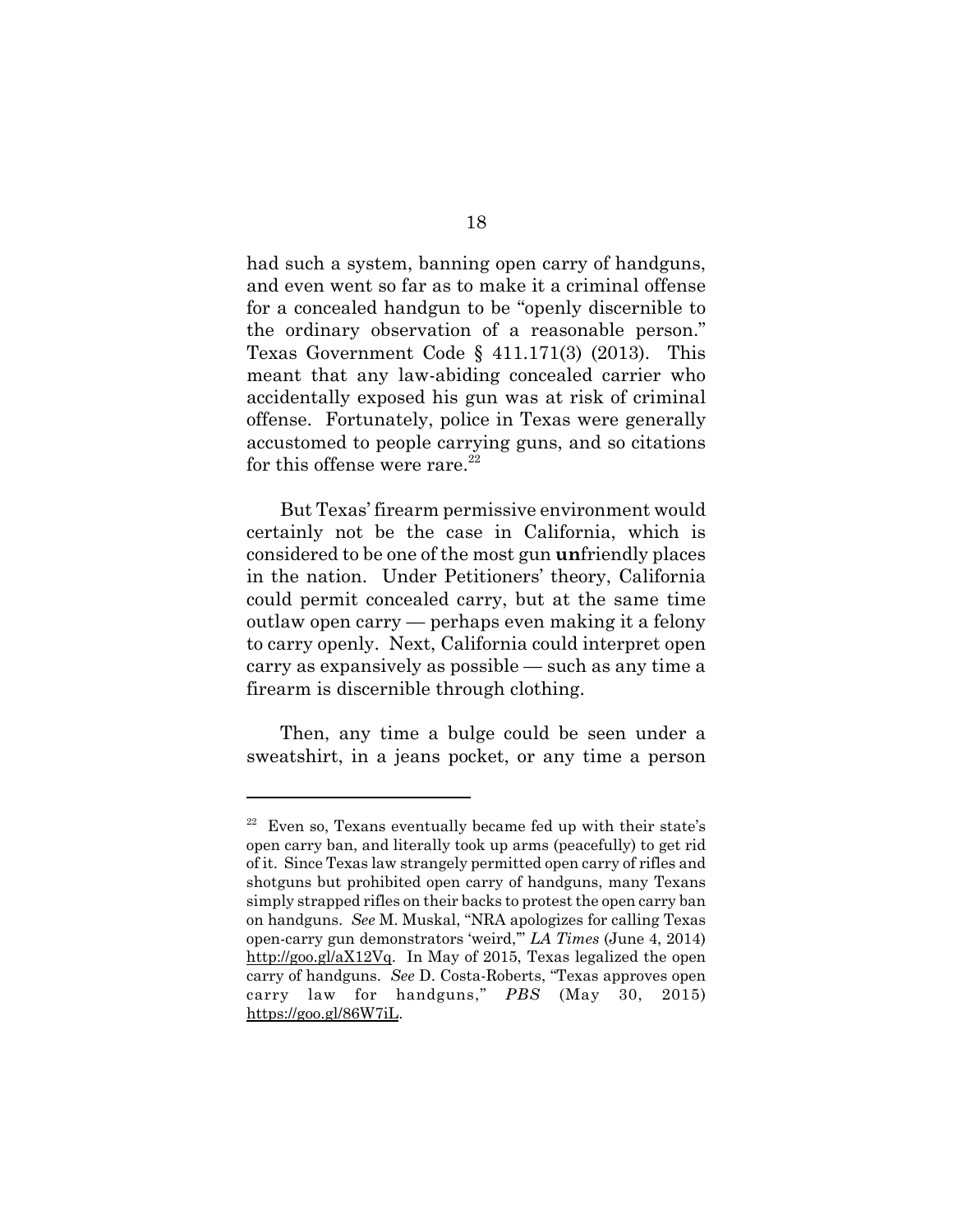reached for something high on a shelf in the supermarket and his jacket rode up, he would be at risk of arrest and felony prosecution. Quite literally, this would make every concealed carry holder in California at risk of being arrested for a felony any time he went out in public — unless he was wearing a puffy down jacket. California could announce that the Second Amendment is respected because concealed carry is perfectly legal, but then create a regime so oppressive that no law-abiding person would ever dare to carry concealed.

Alternatively, if California chose to ban concealed carry, but permit open carry, gun owners would fare no better. California could use cases such as the Tenth Circuit's opinion in United States v. Rodriguez, 739 F.3d 481 ( $10^{th}$  Cir. 2013), and the Fourth Circuit's recent opinion in U.S. v. Robinson, 2017 U.S. App. LEXIS 1134 (4th Cir. Jan. 23, 2017 *en banc*), to its advantage. Both circuits have held that, whenever the police believe a person to be armed, they are justified in assuming he is committing a crime, and detaining and disarming him until they can determine if he is lawfully carrying. Rodriguez went a step further, stating that the police are justified in assuming that every law-abiding gun owner is an armed and dangerous criminal — until proven otherwise. *Id.* at 491.

How better to know that a person is armed, than when the only way for him to carry his arm is to display it openly on his hip for all to see? If California permits only open carry, then under the rule of Rodriguez and Robinson, police would be free to treat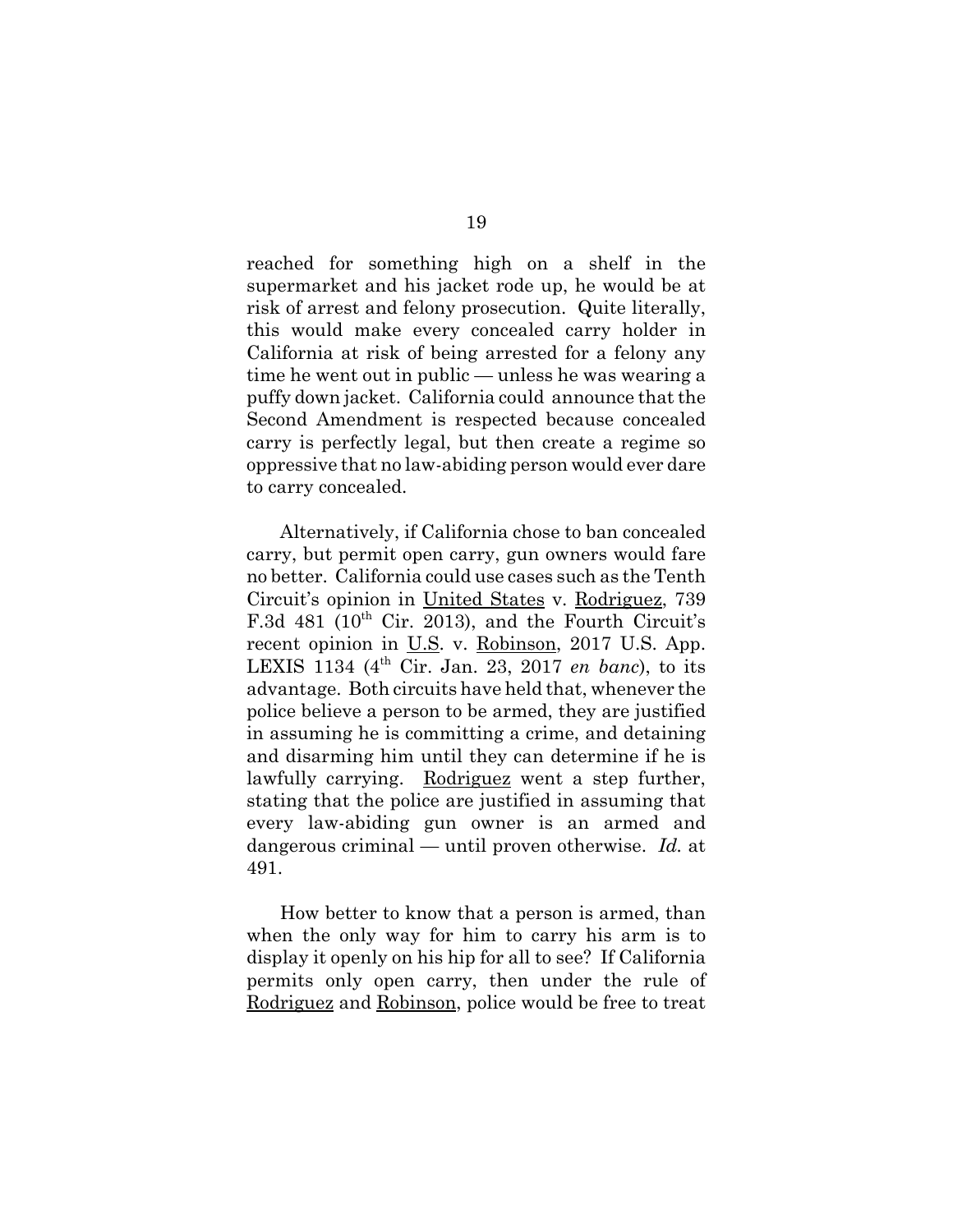each person seen open carrying as they would a dangerous felon — which could include pointing their service weapons at him, ordering him to the ground, slamming their knees onto his neck while handcuffing him — for "officer safety" of course. As these *amici* noted in their *amicus curiae* brief to the panel below:

> Prior to the repeal of open carry, those who choose to exercise this "reasonable alternative" were routinely accosted by California law enforcement officers who were empowered to "verify" that the firearm was unloaded, and who often detained them, cuffed them, and questioned them before either improperly arresting them or finally releasing them to go about their business. [Brief *amicus curiae* of Gun Owners of America, *et al.* at 15-16.<sup>23</sup>]

How many Californians would avail themselves of such a new open carry regime? Few to none.

#### **II. The Government May Not Restrict Most of a Constitutional Right, So Long as It Leaves "Some Outlet to Exercise" the Right.**

The Second Amendment is not a bundle of sticks, to be divided into piles by modern federal judges, saving some and discarding others.

<sup>23</sup> *See* n.4, *supra*.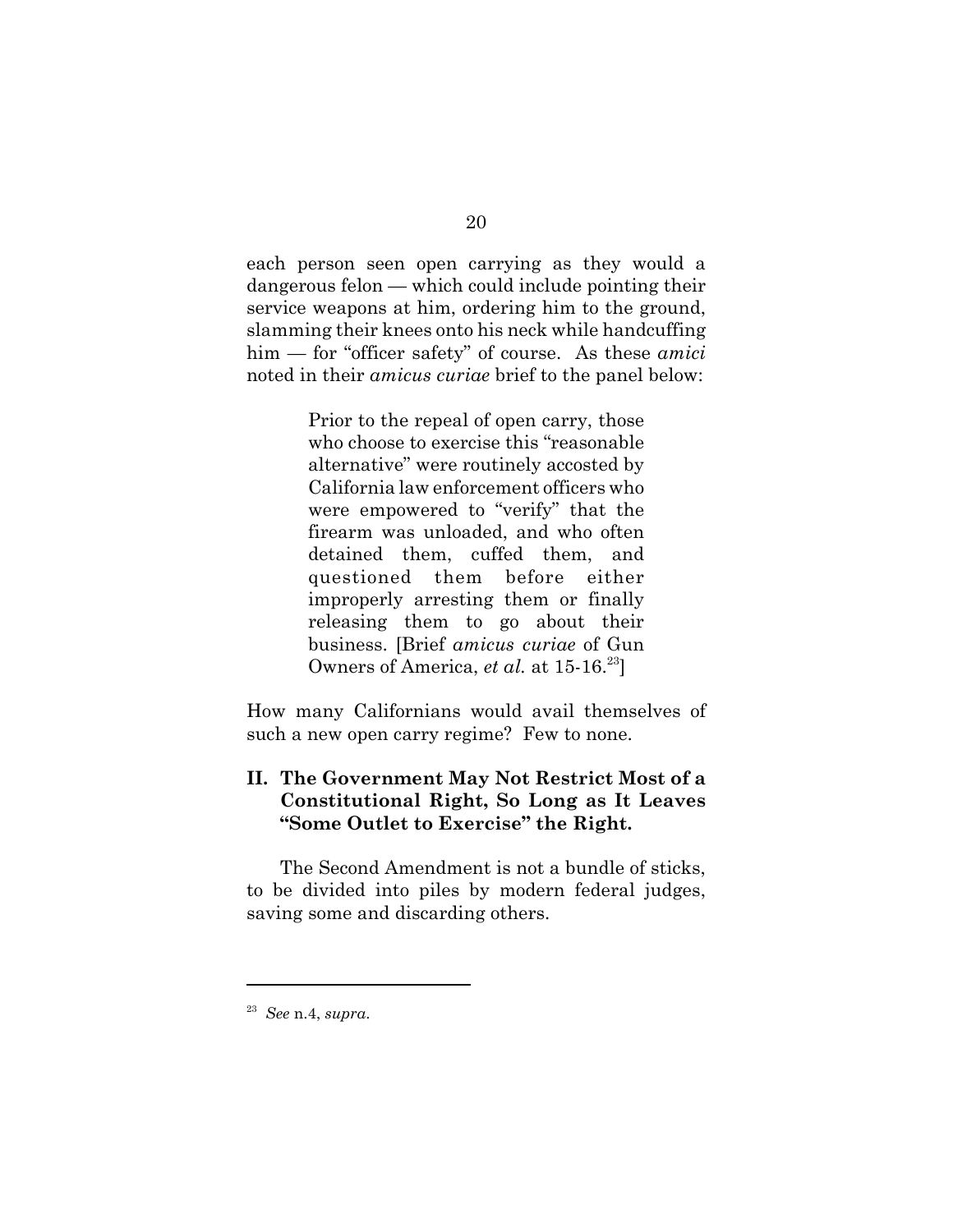Petitioners argue that the states have significant public policy "flexibility" (Pet. at 15) to regulate the bearing of, so long as there is "some outlet" of expression left for the bearing of arms. This "some outlet" argument is similar to (or perhaps derived from) the "**alternative means of expression**" test employed in First Amendment cases. The "ample alternative channels" doctrine arose as part of Justice Harlan's concurrence in U.S. v. O'Brien, 391 U.S. 367 (1968), involving the burning of draft cards. In later cases, it was added to the court's multi-factor interest balancing test for content-neutral regulations which affect speech. *See, e.g.*, City of Erie v. Pap's A.M., 529 U.S. 277 (U.S. 2000). The idea is that government regulations are less constitutionally suspect if they touch only part of a person's ability to express his ideas, leaving him "ample alternative channels" to communicate his message.

Here, however, Petitioners do not even seek "ample alternative channels" to bear arms. Rather, they seek only "some outlet to exercise" their rights. These *amici* deny that the government may regulate the bearing of arms nearly out of existence, so long as it leaves them "some outlet to exercise" their rights. To *amici's* knowledge, this Court has never adopted such a narrow view of any constitutional right.

But perhaps even more importantly, this Court already has explicitly refused to import First Amendment doctrines in the Second Amendment context. During oral argument in Heller, Chief Justice Roberts criticized the use of First Amendment tests for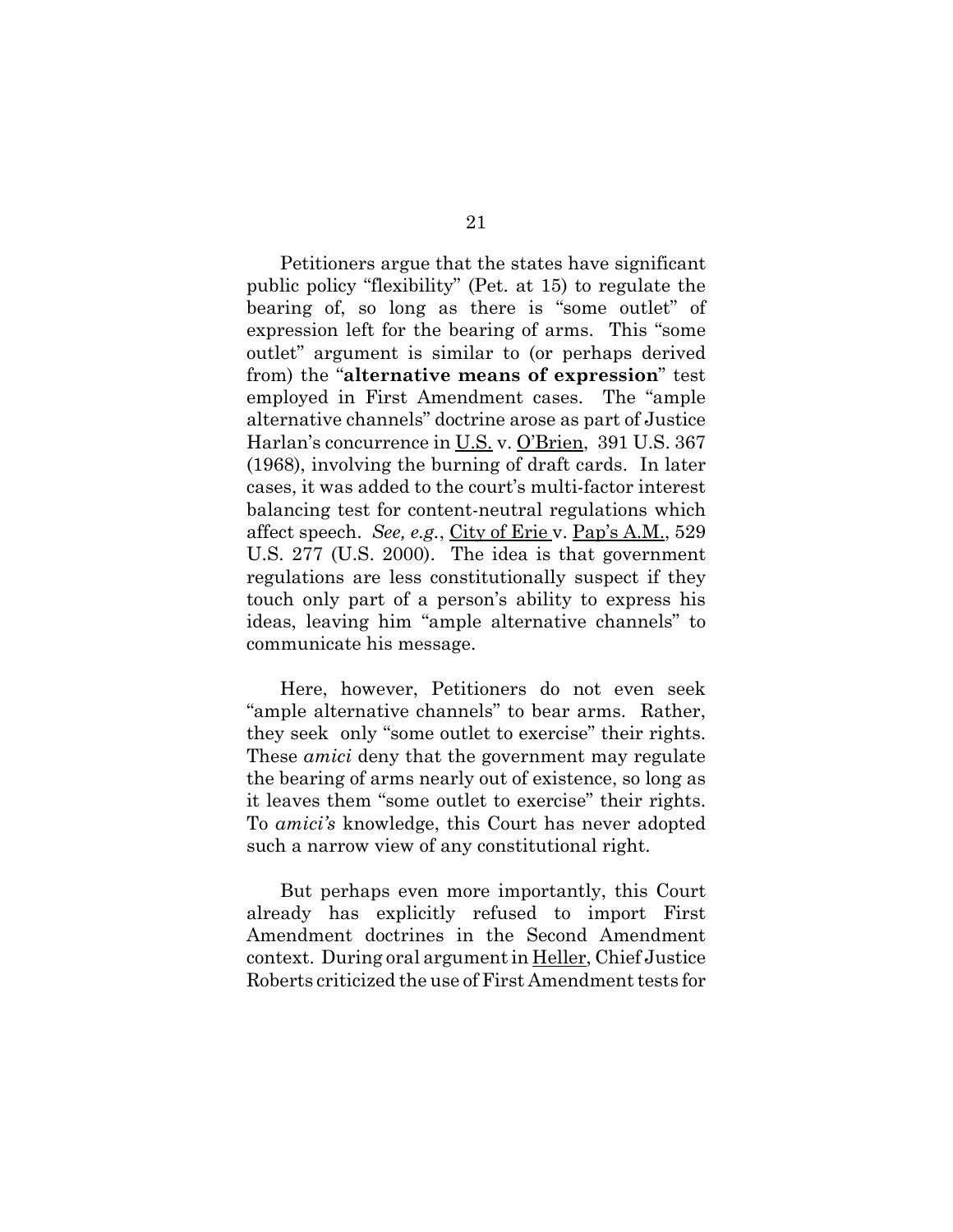evaluating the constitutionality of firearms laws under the Second Amendment:

> Well, these various phrases under the **different standards** that are proposed, "compelling interest," "significant interest," "narrowly tailored," none of them appear in the Constitution.... Isn't it enough to determine the scope of the existing right that the amendment refers to?... [T]hese standards that apply in the First Amendment just kind of developed over the years as sort of **baggage** that the First Amendment picked up. [District of Columbia v. Heller Oral Argument (Mar. 18, 2008), p. 44, ll. 5-21 (emphasis added).]

Likewise, the Heller opinion did not import the First Amendment's "baggage" into the Second Amendment context. To be sure, the Court noted that the District of Columbia's ordinances would fail "[u]nder any of the [First Amendment] standards of scrutiny...." *Id*. at 628. Instead, though, the Court first examined the text of the Second Amendment, then looked to its history and traditions to determine its scope. Finding that the District's ordinance banning handguns in the home "infringed" the right that had been set forth, the Court's inquiry was at an end. Notably, the Court never asked whether the District had an important or compelling interest for its infringement, and the Court never engaged in any interest-balancing. Rather, the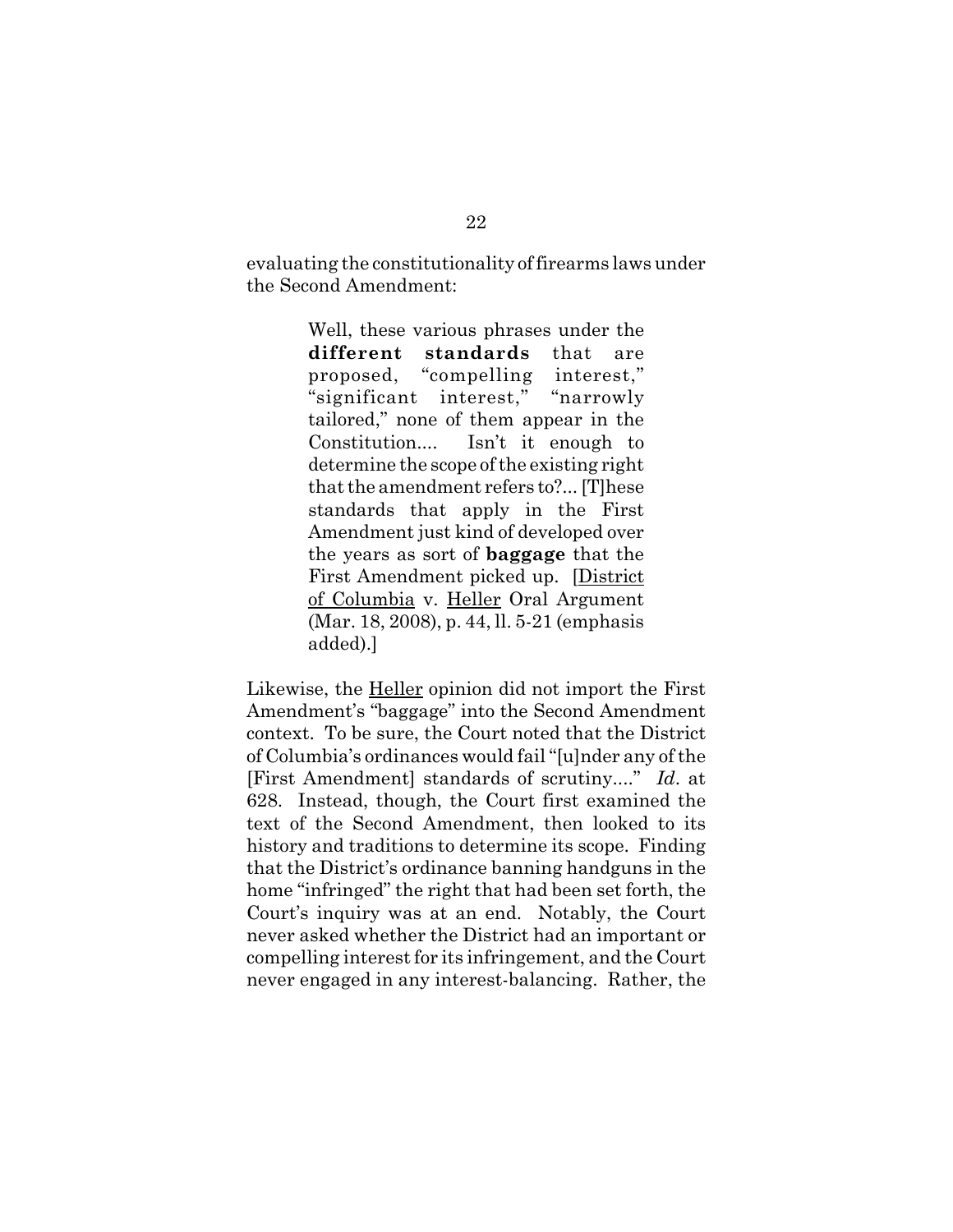Court read the Second Amendment as written, to protect a right which "shall not be infringed."

Moreover, Heller rejected the alternative channels argument in the Second Amendment context, refusing to permit a ban on handguns because the District permitted long guns.

Unfortunately, Petitioners fail to invoke Heller's teachings, and instead come to this Court invoking a form of interest-balancing, whereby certain infringements on the right to bear arms are deemed justifiable, so long as the states do not go too far, and still permit the People to maintain some semblance of their freedom.

## **III. Ironically, As More States Adopt "Constitutional Carry," Petitioners Advocate Against It Here.**

Even as Petitioners ask this Court to accept the view that states may ban concealed carry, many states are moving in precisely the opposite direction.

In 1934, even "[t]he head of the NRA ... testified in Congress against what he described as the 'promiscuous toting of guns.' He said it has no place in everyday life."24 However, since Florida's creation of a "shall-issue" permitting system in 1987, there has been a sea change in the United States regarding the carrying of arms in public. Currently, there are over

<sup>24</sup> *See* "Handguns In America And The Rise Of The 'Concealed-Carry Lifestyle'," *NPR* (June 23, 2016) https://goo.gl/jWn5im.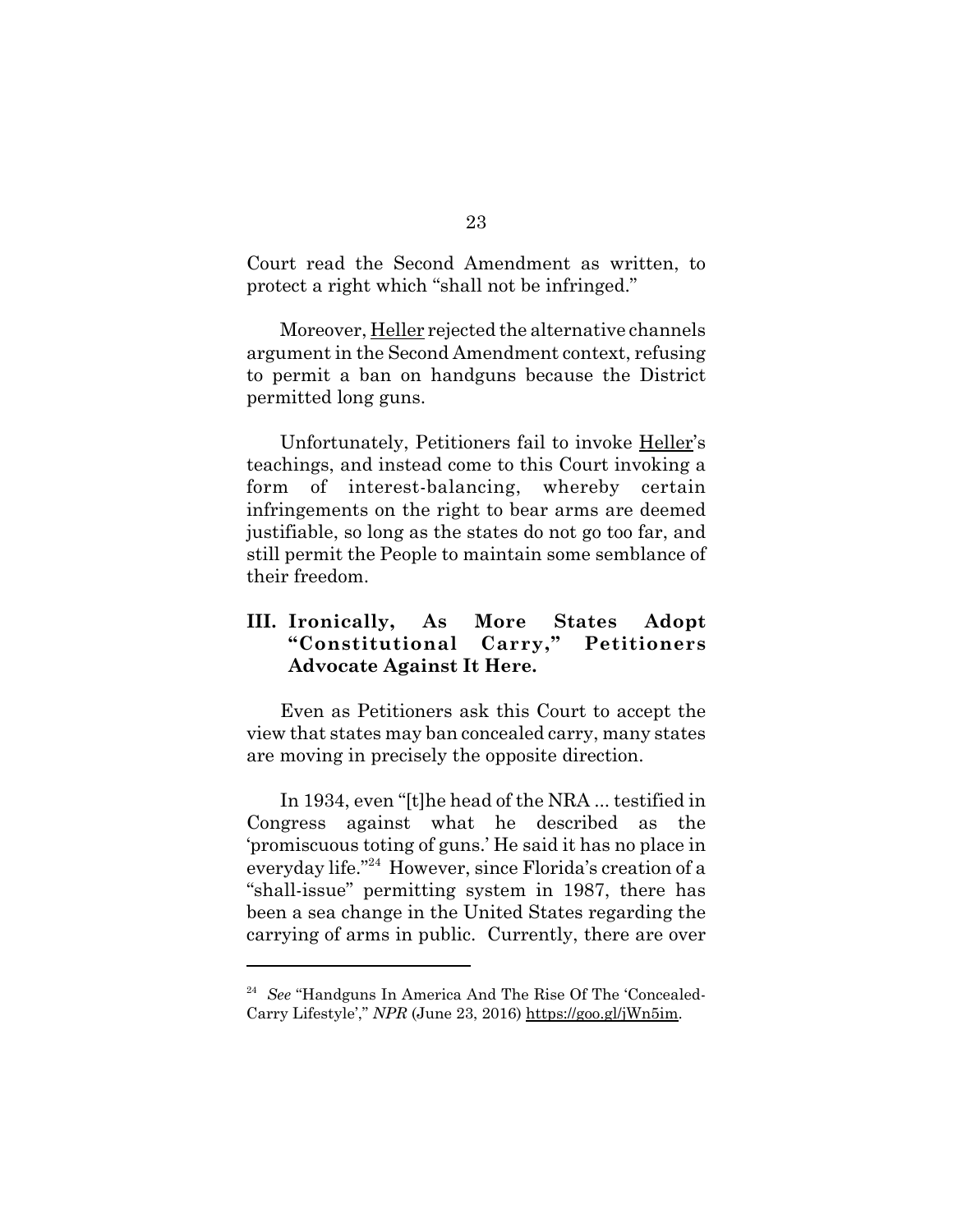14.5 million concealed carry permits in this country.<sup>25</sup> Simply put, the bearing of arms has gone mainstream.

Recognizing that the right of Americans to bear arms is not a privilege bestowed by the state, at least 41 states have adopted permissive regimes for concealed carry, such as a "shall issue" system. Of those, it appears that currently 12 states (up from only two just a few years ago) have moved to a "constitutional carry" system, whereby if a person is legally eligible to own a firearm, he is legally eligible to carry that firearm, without first obtaining a license from the state. $^{26}$  In approximately 17 additional states, there has been legislation introduced in favor of constitutional carry within the past year alone.<sup>27</sup> Additionally, the majority of states currently permit

<sup>25</sup> *See* "New Study: Over 14.5 Million Concealed Handgun Permits, Last Year Saw the Largest Increase Ever in the Number of Permits," Crime Prevention Research Center (July 26, 2016) https://goo.gl/64YwZO.

<sup>26</sup> *See* Crime Prevention Research Center (Jan 14. 2017) http://goo.gl/aVnSCY.

<sup>&</sup>lt;sup>27</sup> *See* Alabama https://goo.gl/DKVJ5W; Colorado https://goo.gl/tnAjSk; Georgia https://goo.gl/W7OZOB; Indiana https://goo.gl/MVunzo; Kentucky https://goo.gl/mUfUev; Louisiana https://goo.gl/rb6nxw; Michigan https://goo.gl/LF2nLo; Minnesota https://goo.gl/7yXSNs; New Hampshire https://goo.gl/1AY1iW; New Mexico https://goo.gl/iYnDbN; North Carolina https://goo.gl/pzQtrv; North Dakota https://goo.gl/hMVEnW; South Dakota https://goo.gl/8VAuUb; Tennessee https://goo.gl/B8usXM; Texas https://goo.gl/mIAjj6; Utah https://goo.gl/hO96Tl; Virginia https://goo.gl/a4ssOa.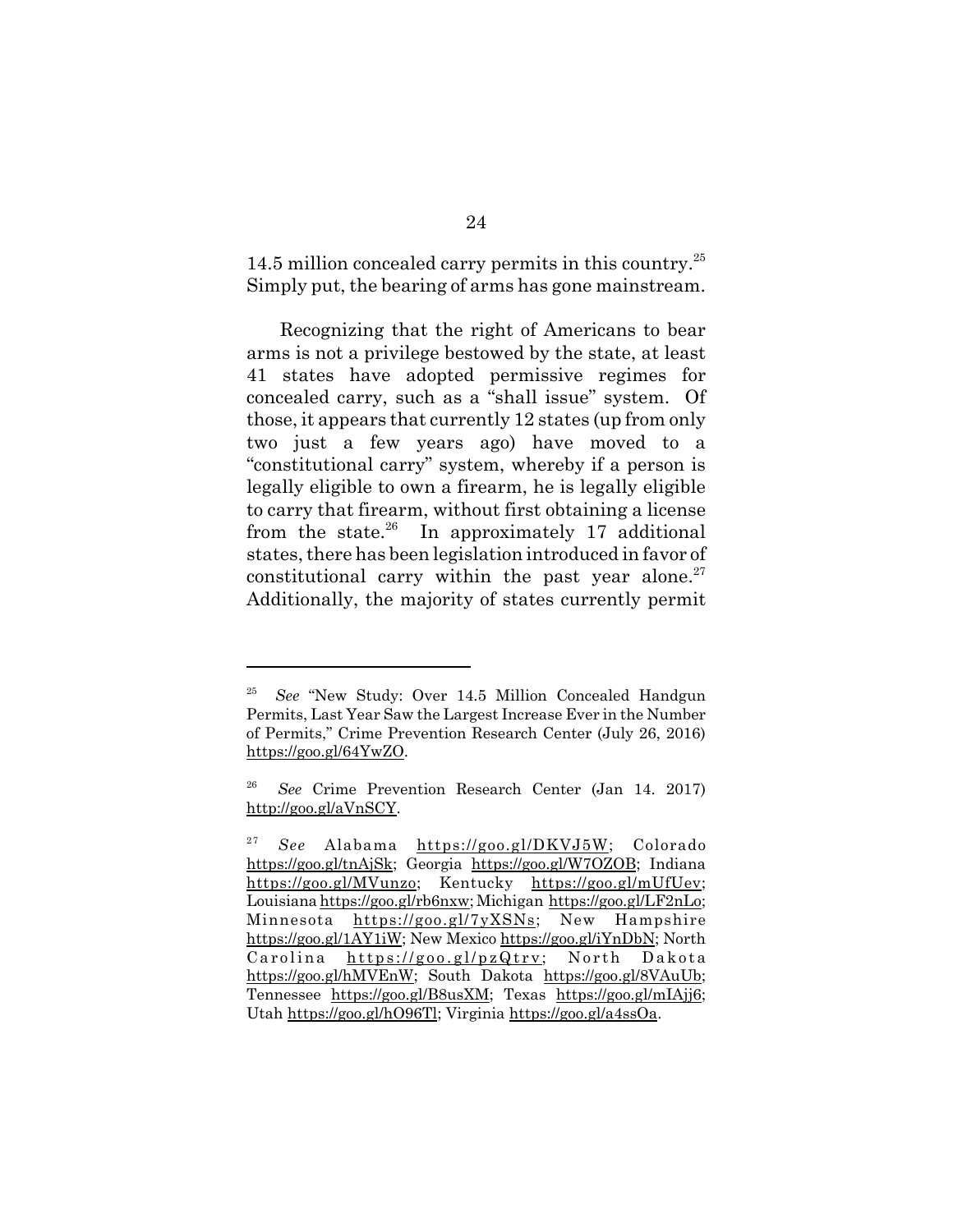open-carry of firearms without a permit. $^{28}$  Currently, only nine states are considered "may issue," whereby discretion for the granting of permits is left with the state or various local officials.<sup>29</sup>

Apparently, most state legislatures now believe that they must recognize their residents' right to carry arms both openly and concealed. And many are acknowledging that the Second Amendment does not allow states to require a person to obtain permission to do so. Yet even as there has been great strides across the nation to reduce the restraints on the constitutional bearing of arms by Americans, Petitioners come to this Court seeking to curtail it.

#### **CONCLUSION**

California has infringed the right of the People to bear arms. On the one hand, it has banned the open carry of firearms. That is *per se* an infringement of their right to bear arms. On the other hand, California has created a permit system for concealed carry so unbelievably restrictive that few ordinary lawabiding gun owners can obtain one. That also is *per se* an infringement of their right to bear arms. Because California's restrictive regime "infringes" rights that "shall not be infringed," both bans are unconstitutional. This case is not more complicated than that.

<sup>28</sup> *See* http://goo.gl/NydguQ.

<sup>29</sup> *See* "Concealed Weapons Permitting," Law Center to Prevent Gun Violence, http://goo.gl/abzL3e.